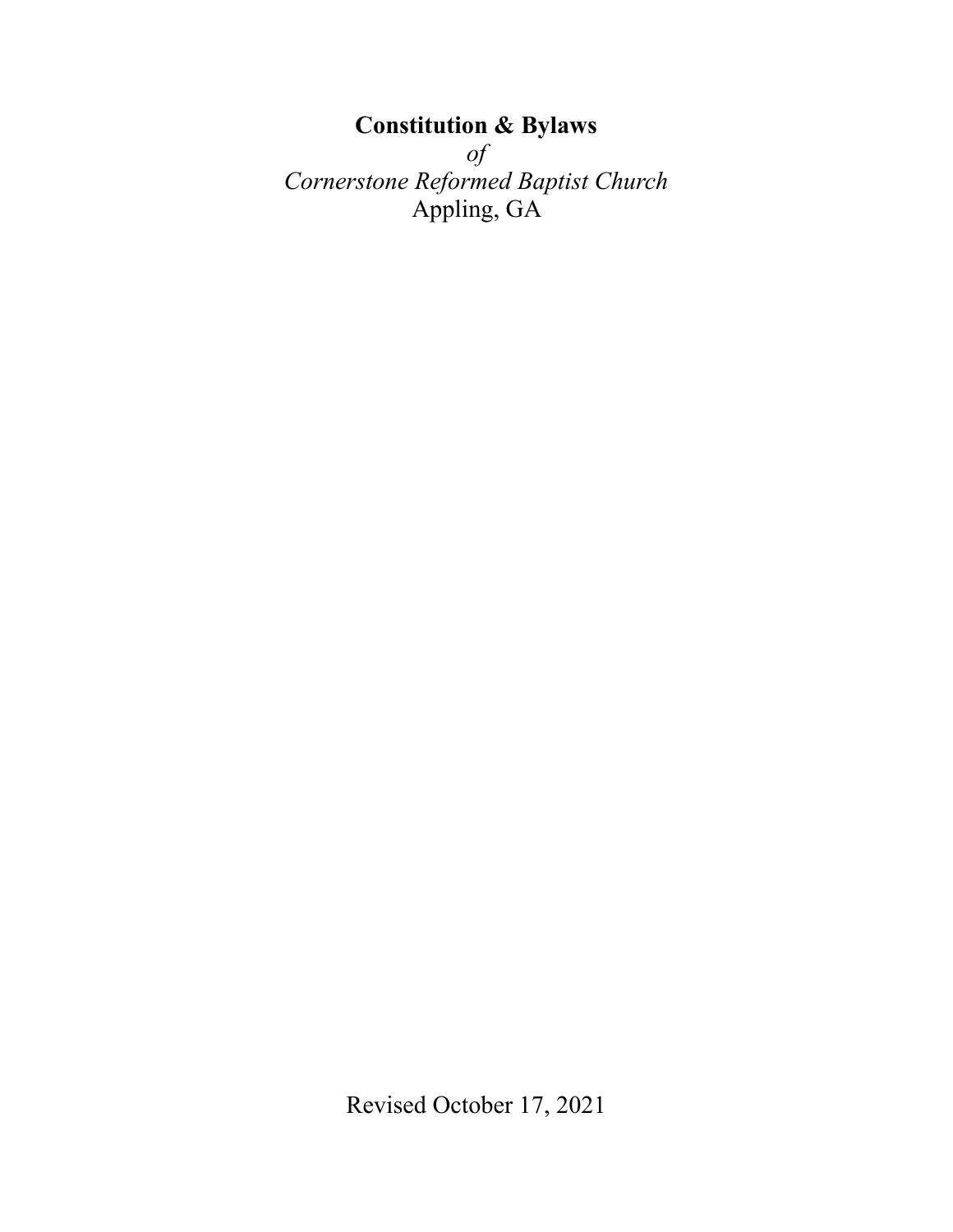| Preamble                                        | $\boldsymbol{4}$ |
|-------------------------------------------------|------------------|
| Article 1 - Name                                | 4                |
| <b>Article 2 - Purpose</b>                      | 5                |
| <b>Article 3 – Membership</b>                   | 6                |
| Section $1 -$ Qualifications                    | 6                |
| Section 2 – Admission of Members                | 7                |
| Section 3 – Duties and Privileges of Membership | 8                |
| Section $4 - On$ Church Discipline              | 8                |
| Section 5 – Termination of Membership           | 9                |
| <b>Article 4 - Meetings</b>                     | 10               |
| Section 1 – Worship Meetings                    | 10               |
| Section 2 – Members' Meetings                   | 10               |
| <b>Article 5 – Officers</b>                     | 11               |
| Section $1 -$ Summary                           | 11               |
| Section 2 - Elders                              | 11               |
| Section 3 – The Senior Pastor                   | 12               |
| Section 4 – Associate Pastors                   | 12               |
| Section 5 – Assistant Pastors                   | 13               |
| Section $6 - Deacons$                           | 13               |
| Section 7 – Clerk                               | 14               |
| Section 8– Treasurer                            | 14               |
| <b>Article 6 – Elections</b>                    | 15               |
| Section $1 - Principles$                        | 15               |
| Section 2 – Selection of Officers               | 15               |
| Section 3 – Calling of the Senior Pastor        | 15               |
| Section 4 – Calling of Associate Pastor         | 16               |
| Section 5 – Calling of Assistant Pastor         | 16               |
| <b>Article 7 – Employment and Volunteers</b>    | 16               |
| <b>Article 8 – Indemnification</b>              | 17               |
| Section 1 - Mandatory Indemnification           | 17               |
| Section 2 – Permissive Indemnification          | 17               |
| Section 3 – Procedure                           | 17               |
| <b>Article 9 – Dispute Resolution</b>           | 17               |
| <b>Article 10 - Deviations of Practice</b>      | 17               |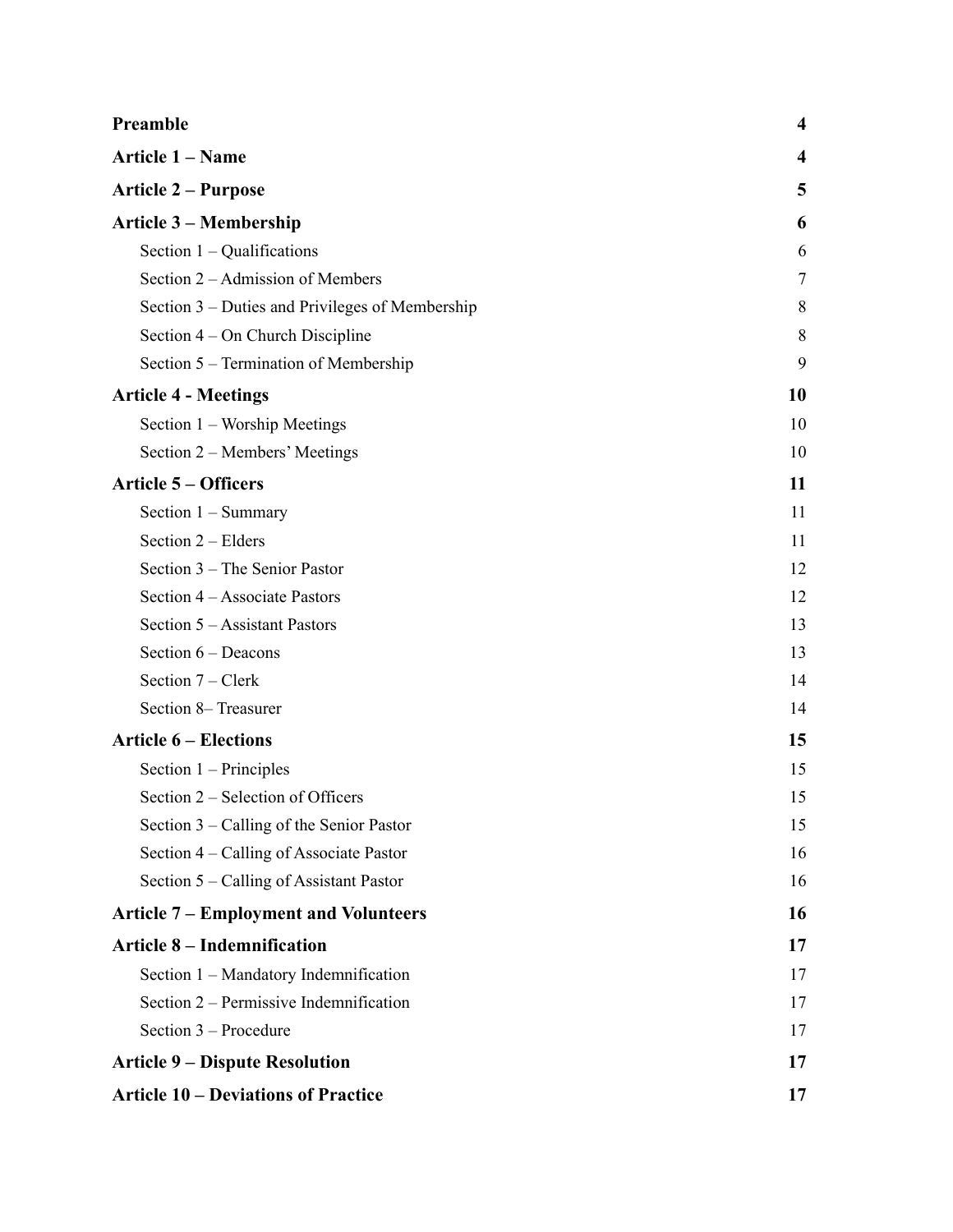| <b>Article 11 – Amendments</b>                                      | 18 |
|---------------------------------------------------------------------|----|
| <b>Article 12 – Dissolution</b>                                     | 18 |
| <b>Signatory Page for Acceptance of the Constitution and Bylaws</b> | 19 |
| <b>Appendix A: Mission Statement</b>                                | 20 |
| <b>Appendix B: Facility Use Policy and Religious Activity</b>       | 23 |
| <b>Appendix C: Statement of Faith</b>                               | 27 |
| 1689 Baptist Confession of Faith                                    | 27 |
| The Five Solas of the Reformation                                   | 27 |
| Marriage and Human Sexuality                                        | 28 |
| Abortion                                                            | 30 |
| <b>Appendix D: Member Covenant</b>                                  | 33 |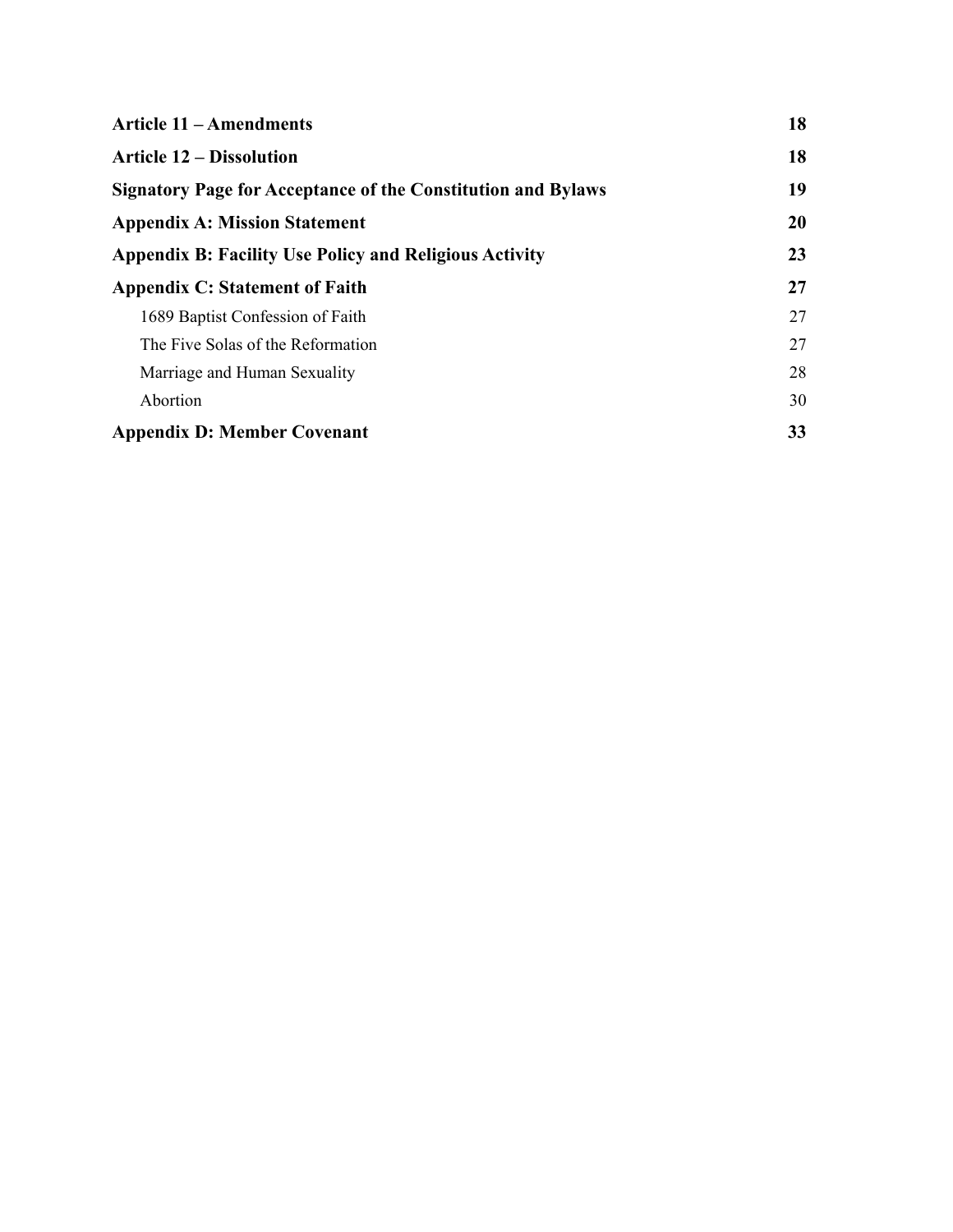# **Constitution & Bylaws**  *of Cornerstone Reformed Baptist Church*  Appling, GA

*Adopted by the membership on September 1, 2019.* 

#### <span id="page-3-0"></span>**Preamble**

 God Almighty has called some of his servants together to unite here in the year 2019 under the name Gate II Church, however in time the members of the congregation felt the name of the church did not accurately reflect the theological and ecclesiological views of the congregation and therefore on October 17, 2021, the members have voted to adopt a new name, Cornerstone Reformed Baptist Church. Cornerstone Reformed Baptist Church gathers in Harlem, Georgia, for the express purposes of worshipping God and spreading of the gospel of Jesus Christ, and we affirm that He has unified this body of believers for His kingdom work. Cornerstone's corporate headquarters remain in Appling Georgia because the church owns no property and it will be necessary for the church to move locations as needed until a permanent site can be established should the Lord will it.

 Whereas we, the members of Cornerstone Reformed Baptist Church, having through much prayer and searching of the Holy Scriptures having been led by His Spirit, have concluded that it is necessary and in keeping with God's will to constitute ourselves to His will for the Church as revealed through His word and that the timing and urgency of such a constitution is most obvious given the condition of society that has largely turned away from the commands of Christ. Therefore, this body of believers is to come to assemble in preparation to engage the world with the Gospel of Jesus Christ with the goal of completing all the good work that the Lord lays before us;

 Now therefore we, the members of Cornerstone Reformed Baptist Church, organize and adopt this Constitution and Bylaws as our articles of governance, to be interpreted at all times to reflect the character of and bring glory to Jesus Christ, as revealed in the Holy Bible and articulated in the standards set forth in the Statement of Faith (2019) and Member Covenant (2019) of this church.

 It is with gratitude to Capitol Hill Baptist Church, Washington D. C., and First Liberty Institute, and the Christian Apologetics & Research Ministry (CARM) who in Christian love allowed their own documents to be provided as source documents for this document.

### <span id="page-3-1"></span>**Article 1 – Name**

The name of this church is: Cornerstone Reformed Baptist Church.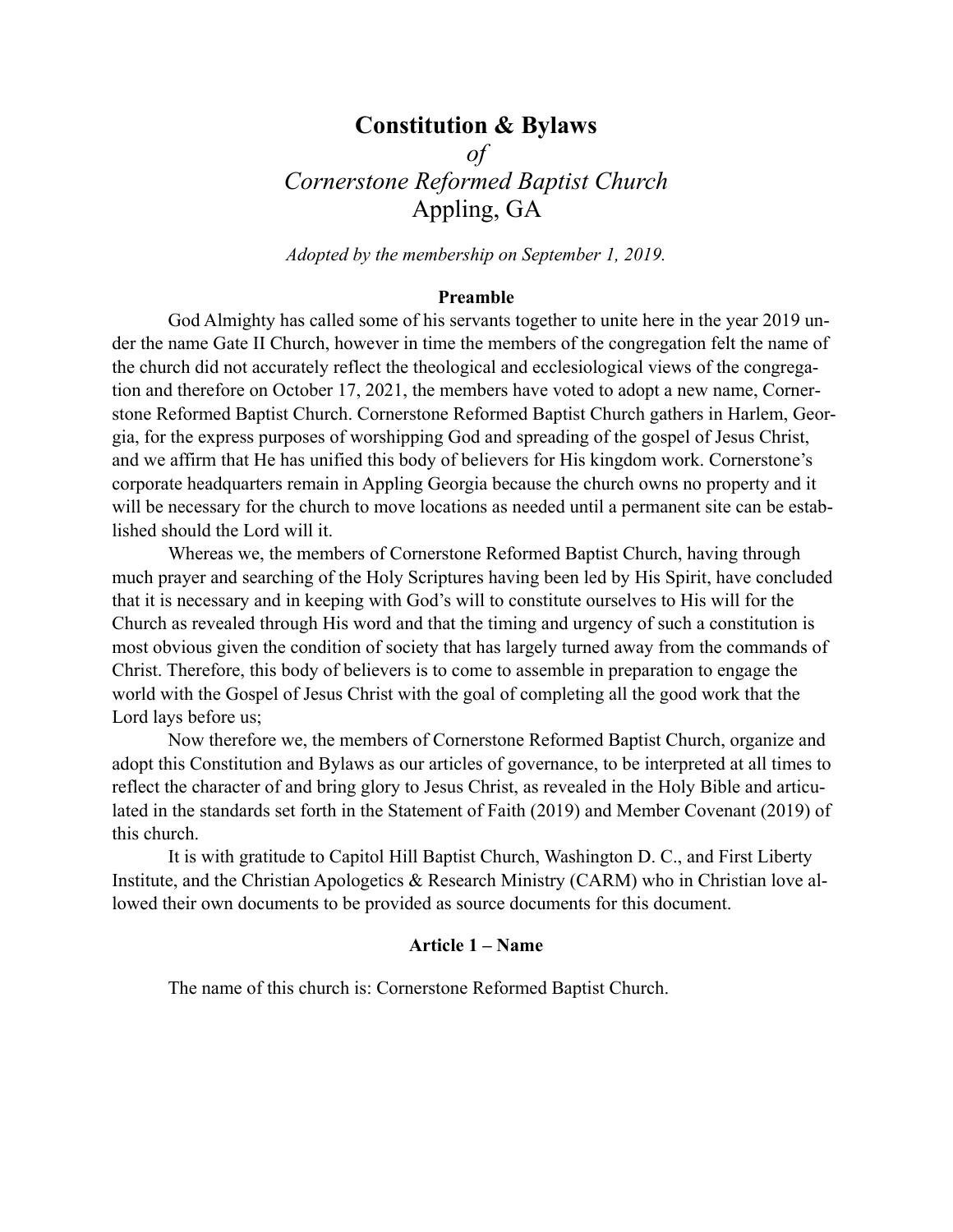#### <span id="page-4-0"></span>**Article 2 – Purpose**

This church exists by the grace of God alone, through faith alone in Christ alone, as revealed through the Scriptures alone, to the glory of God alone and that being the supreme reason for any and all of its activities.

This church glorifies God by loving Him and obeying His commands through:

Worshipping Him;

Equipping the saints through Bible instruction and study;

Proclaiming the gospel of Jesus Christ through preaching, personal

 and public evangelism, and any other means consistent with the teachings of Holy Scripture;

 Encouraging, supporting, and participating in missions work, local, domestic, and international;

Administering the ordinances of baptism and communion;

Encouraging biblical fellowship among believers;

 Serving other individuals, families, and churches by providing for physical, emotional, and spiritual needs, in the name of Jesus Christ; and

 Calling fellow churches to biblical faithfulness and purity through instruction and encouragement about the nature of the local church.

We are motivated in all facets by our faith in Jesus Christ, attempting to serve as a reflection of God's unconditional love for all people.[1] We seek to honor the Lord in all that we do by operating Cornerstone Reformed Baptist Church in a manner consistent with Biblical principles. [2] Every activity and speech that Cornerstone Reformed Baptist Church or its employees, representatives, volunteers, or members engage in shall be consistent with, and in furtherance of, Cornerstone Reformed Baptist Church's religious purposes, both publicly and privately.[3]

 All activities in which Cornerstone Reformed Baptist Church engages are for the religious purpose of furthering its Christian mission, message, and viewpoint. Whether the activity has an overt liturgical religious purpose (preaching, worship, Bible instruction, communion, baptism) or a related non-liturgical religious purpose (evangelism, social service activities, weddings, primary and secondary schools, or events), all activities of the Church are intended to glorify God. (Colossians 3:17) Cornerstone Reformed Baptist Church conducts all activities in a holistic manner in order to foster, repeat, advertise or express its Christian mission, message and viewpoint.[4] In this way, every church activity itself is infused with a religious purpose, as an act of worship, intending to further Cornerstone Reformed Baptist Church's religious beliefs and commitment to the faith as outlined in any and all written organizational policies, governing documents, handbooks, or procedures, employments policies, Standards of Morals and Conduct, discipline, Statements of Faith, religious beliefs, Purpose Statement, Mission Statement, polity, and internal dispute resolution policy are incorporated herein by reference, as if fully set forth herein.[5]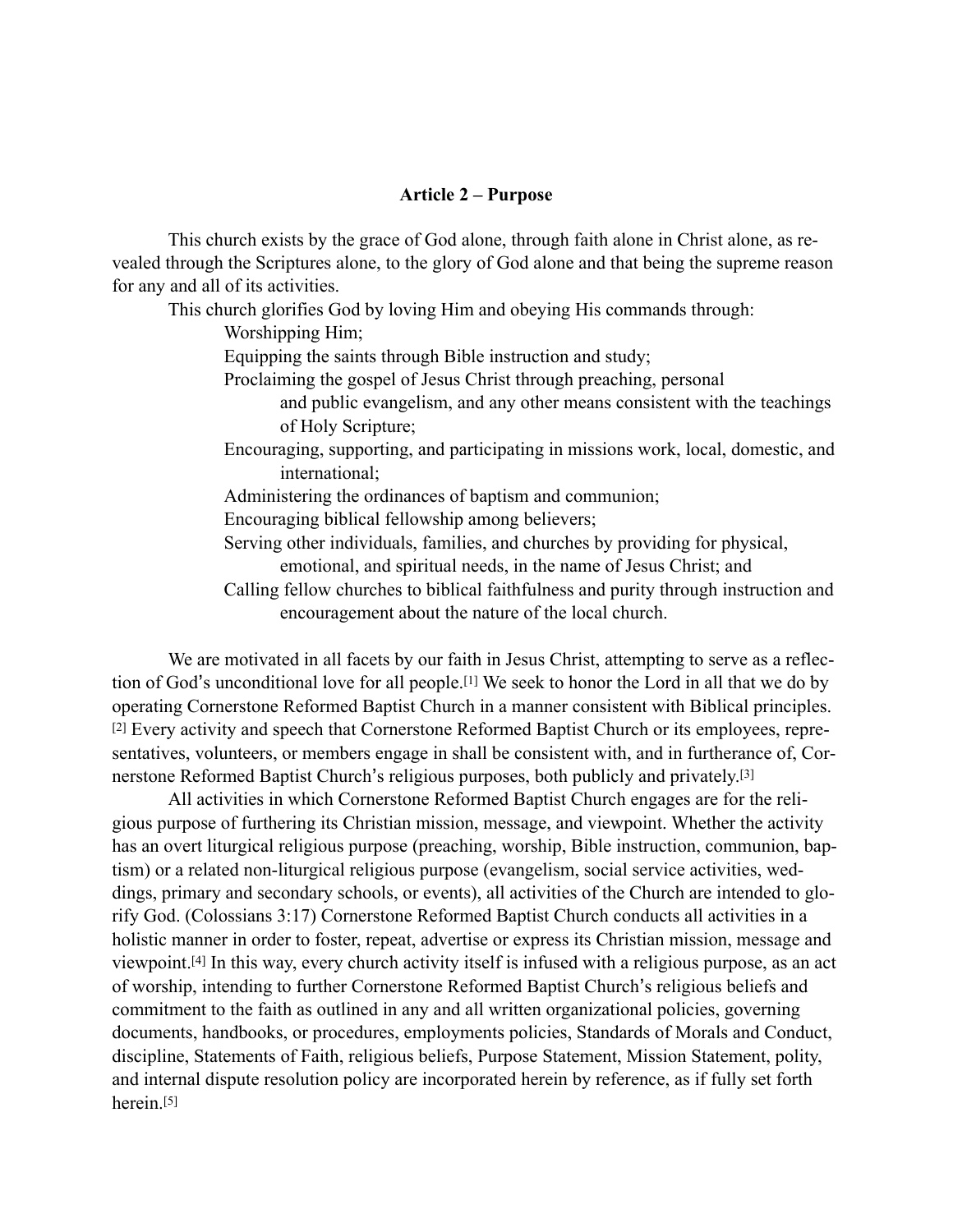Conveying Cornerstone Reformed Baptist Church's Christian message is at the heart of all that we do, in life, deed, word and expression. [6] Cornerstone Reformed Baptist Church is dedicated to serving and providing for its community through christian care and goodwill, not simply to engage in organized worship.[7] Provision of charity and community services, including but not limited to care for children, widows, and those in need, as well as evangelism, strengthening Christian leadership, discipleship and Biblical education, primary and secondary education, are means of fulfilling Christian duty and providing an example of the Christ-like way of life that Cornerstone Reformed Baptist Church seeks to foster. [8] (James 1:27; Mark 16:15; Titus 1:7-9; Matthew 28:19-20) Therefore, all behavior of members, representatives, and volunteers of the church is communicative in nature, exemplifying the faith. Associating with like-minded Christians reinforces Cornerstone Reformed Baptist Church's Christian purpose and is vital to the faith's perpetuation. [9] (Hebrews 10:24-25)

 Finally, the primary, exclusive, and only purposes for which Cornerstone Reformed Baptist Church is organized are religious in nature, including but not limited to conducting missions and services. Likewise Cornerstone Reformed Baptist Church intends to disseminate, teach, and preach the Gospel and teachings of Jesus Christ, to encourage and aid the growth, nurture and spread of Christianity and to render Christian service. [10] The recital of these purposes is intended to be exclusive of any and all other purposes, this church being formed for religious and charitable purposes only.[11]

[1]Spencer v. World Vision, Inc., 633 F.3d 723, 735 (9th Cir. 2011).

[2] Burwell v. Hobby Lobby Stores, Inc., 134 S.Ct. 2751, 2766 (2014).

[3] See World Vision, 633 F.3d at 434; Univ. of Great Falls v. NLRB, 278 F.3d 1335, 1343 (D.C. Cir. 2002); Universidad Cent. de Bayamon v. NLRB, 793 F.2d 383, 399-400, 403 (1st Cir. 1985) (en banc) (Breyer, J.).

[4] See Hurley v. Irish-American Gay, 515 U.S. 557, 581 (1995).

[5] See Corp. of Presiding Bishop of the Church of Jesus Christ of Latter-Day Saints v. Amos, 483 U.S. 327, 344 (1987) (Brennan, J., concurring).

[6] See World Vision, 633 F.3d at 434.

[7] See Amos, 483 U.S. at 344 (Brennan, J., concurring)

[8] See id.

[9] See HEB Ministries, Inc. v. Tex. Higher Educ. Coordinating Bd., 235 S.W.3d 627, 659-660, (Tex. 2007)

[10] See World Vision, 633 F.3d at 736.

[11] See id. at 726.; Lemon v. Kurtzman, 403 U.S. 602, 628 (1971).

### <span id="page-5-0"></span>**Article 3 – Membership**

#### <span id="page-5-1"></span>Section 1 – Qualifications

 To qualify for membership in this church, a person must be a believer in Jesus Christ. There should accompany such a profession some evidences of regeneration. Do they possess a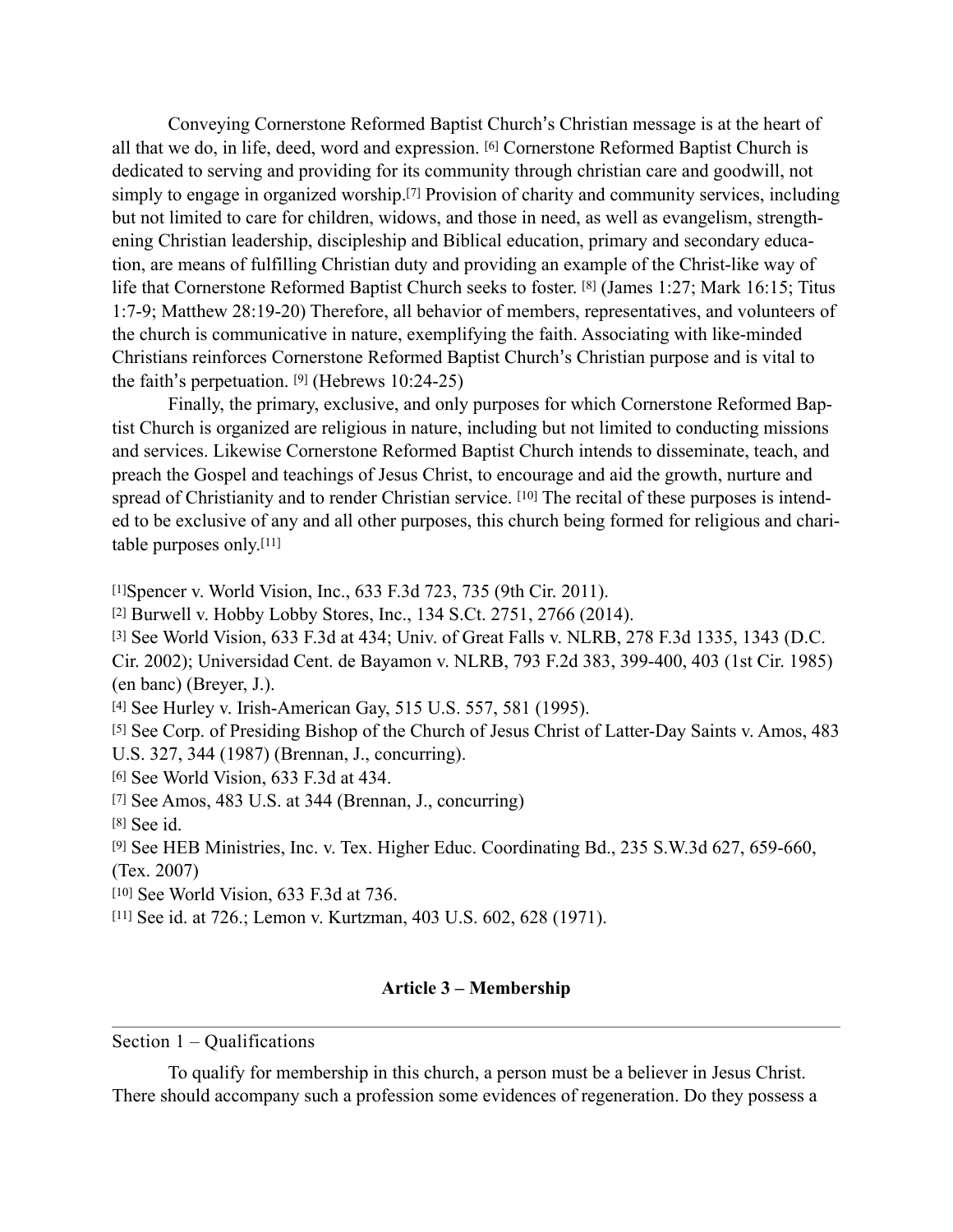love for what Christ has done, do they love God's people, do they love God's word? These are examples of what it looks like when a person is regenerated. Absence these and other evidences, it should and will cause elders to pause and spend time with a person who has professed such a faith in Christ. Each member must agree to submit to the teaching of scripture as expressed in the Statement of Faith and must promise to keep the commitments expressed in the Church Covenant.

 Elders should consider, does this person have an affection for the church, for Christ and His Gospel, for the word of God, and for living in a manner pleasing to God? While new converts to the faith might lack maturity, there ought to be evidences of a converted heart. If a person claims to be converted but lacks love for Christ, or refuses to obey His commandments, or refuses to obey the statement of faith of this church, then the elders should be cautious with that candidate.

 On the other hand, when a sinner comes to faith in Christ and professes love for what God has done, and that love is apparent, then the Elders ought to present the candidate with great joy to the congregation. The congregation should then consider affirming such a person by vote of the congregation as a member of the body of Christ and as a member of this local congregation.

### <span id="page-6-0"></span>Section 2 – Admission of Members

 This church is a Reformed Baptist Church, and as such to be admitted into church membership, applicants shall make a profession of faith. No one should be compelled to join a church or have a forced testimony. Instead, Baptists believe that the local church is to be comprised of members who hold a "professed" faith in Christ alone for their salvation in accordance with Romans 10:9-10.

 Prospective members ought to also subscribe to unity of doctrine as outlined in the Statement of Faith. The Elders are to spend time with each prospective member and when they determine a person has professed their faith and subscribes to unity of faith they ought to be presented to the members and must be accepted by a majority vote of the members at any regular or special meeting of the members, and shall at that point relinquish their membership in other churches.

 Simply asking people to come forward for membership at the end of a worship service is not a good practice and should be avoided for several reasons that include;

 A rush to make a judgment that needs to be investigated. Many believe they are a Christian but are instead false converts. This call to come forward detracts from time devoted to the worship of God.

 Some candidates will not be ready to become members because the Elders have determined after spending time with the candidate that they are not yet Christians or are a false convert, or they do not subscribe to unity in the faith as outlined in our Statement of Faith. In any case, the Elders are to take time in assisting the candidate in either coming to faith, or in being unified in faith. If that occurs the Elders should then consider that candidate as approved for membership into the body of Christ.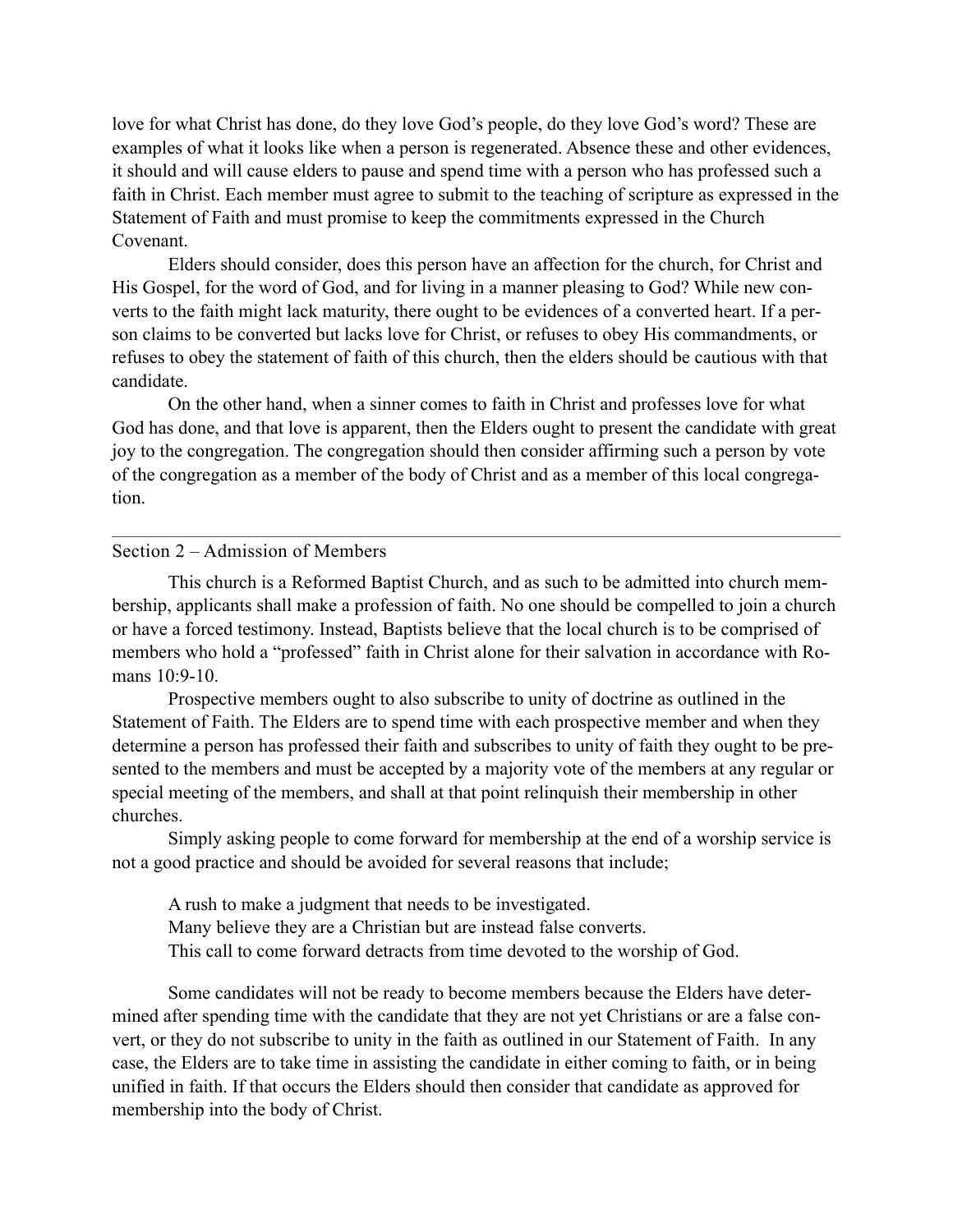New members are admitted to the congregation after examination by the elders and a subsequent member vote during quarterly member meeting or during a special member meeting.

## <span id="page-7-0"></span>Section 3 – Duties and Privileges of Membership

 In accord with the duties enumerated in the Church Covenant, each member shall be privileged and expected to participate in and contribute to the ministry and life of the church. This is the normative operating life flow of the church who depends upon the presence of Christ, and in the faithfulness of its members who have Christ, to accomplish the work that the Lord has set before us. There are times when individual members or even an entire family struggles for any number of reasons, and in such a season the church body should support these ones in grace while not requiring service in a heavy handed manner. Does this church expect all able persons to serve? Yes, wholeheartedly.

 Only those shall be entitled to serve in the ministries of the church who are members of this congregation; non-members may serve on an ad-hoc basis with the approval of the elders. Notwithstanding, non-members, but professed Christians may serve the church for purposes of administration and professional consultation.

 Under Christ this congregation is governed by its elders. Both Elders and deacons are appointed by the members of the congregation in accordance with Acts 6:3-5, and therefore, it is the privilege and responsibility of members to attend members' meetings and vote on the election of officers, on decisions regarding membership status, and on such other matters as may be submitted to a vote.

The church congregation has a Christ-given authority to:

1. Affirm its new members, by member vote at members meetings.

2. Choose their own biblically qualified leaders (Acts 6:3-5, Acts 14:23).

 3. Hold their leaders accountable to teach in accordance with God's word and should an elder become Biblically unqualified (1 Tim 3:1-7), remove such a person from office.

4. Hold members accountable, in accordance with the member covenant.

 5. Exercise church discipline in a private manner when needed, and in accordance with Matt 18:15-20. Elevate church discipline only as need arises. The church congregation must see church discipline through at the lowest levels needed, but they also must be obedient to the point of excommunicating a brother or sister who will not repent in accordance with 1 Cor 5:4-5).

### <span id="page-7-1"></span>Section 4 – On Church Discipline

 Any member consistently neglectful of his or her duties or guilty of conduct by which the name of our Lord Jesus Christ may be dishonored, and so opposing the welfare of the church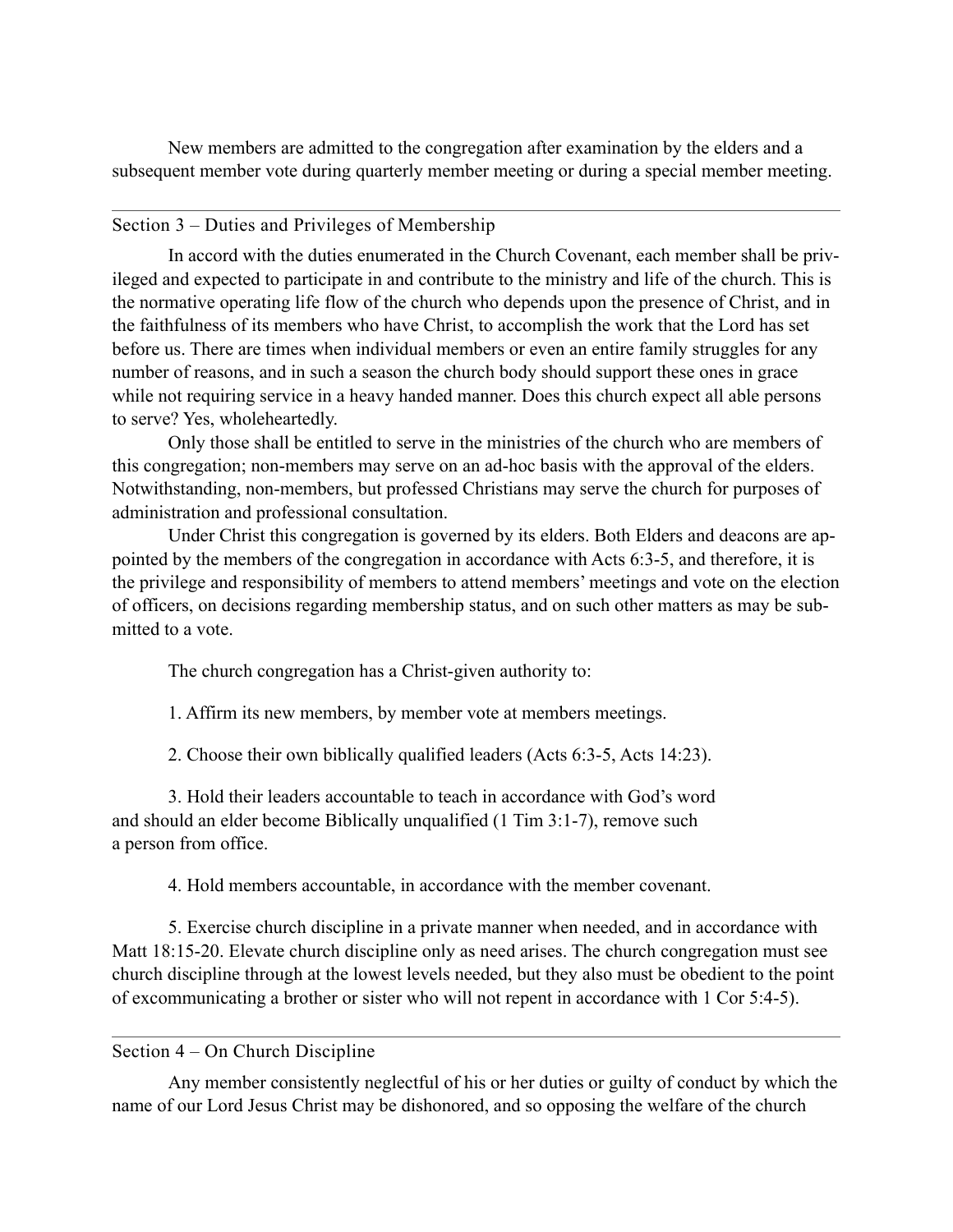and/or rendering doubtful a profession of faith, shall be subject to the admonition of the elders and the discipline of the church, according to the instructions of our Lord in Matthew 18:15–17 and the example of scripture. Church discipline, then, should ordinarily be contemplated after individual private admonition has failed.

 Church discipline can include admonition by the elders or congregation, deposition from office, and excommunication (see Matthew 18: 15–17; 1 Timothy 5: 19–20; 1 Corinthians 5: 4– 5).

 The purpose of such discipline should be for the repentance, reconciliation, and spiritual growth of the individual disciplined (see Proverbs 15: 5; 29: 15; I Corinthians 4: 14; Ephesians 6: 4; I Timothy 3: 4–5; Hebrews 12: 1–11; Psalm 119: 115; 141: 5; Proverbs 17: 10; 25: 12; 27: 5; Ecclesiastes 7: 5; Matthew 7: 26–27; 18: 15–17; Luke 17: 3; Acts 2: 40; I Corinthians 5: 5; Galatians 6: 1–5; II Thessalonians 3: 6, 14–15; I Timothy 1: 20; Titus 1:13–14; James 1: 22);

 For the instruction in righteousness and good of other Christians, as an example to them (see Proverbs 13: 20; Romans 15: 14; I Corinthians 5: 11; 15: 33; Colossians 3: 16; I Thessalonians 5: 14 [note this is written to the whole church, not just to leaders]; I Timothy 5: 20; Titus 1: 11; Hebrews 10: 24–25);

For the purity of the church as a whole (see I Corinthians 5: 6–7; II Corinthians 13: 10; Ephesians 5: 27; II John 10; Jude 24; Revelation 21: 2);

 For the good of our corporate witness to non–Christians (see Proverbs 28: 7;Matthew 5: 13–16; John 13: 35; Acts 5: 1–14; Ephesians 5: 11; I Timothy 3: 7; II Peter 2: 2; I John 3: 10); and

 Supremely for the glory of God by reflecting His holy character (see Deuteronomy 5: 11; I Kings 11: 2; II Chronicles 19: 2; Ezra 6: 21;Nehemiah 9: 2; Isaiah 52: 11; Ezekiel 36: 20; Matthew 5: 16; John 15: 8;18: 17, 25; Romans 2: 24; 15: 5–6; II Corinthians 6: 14–7: 1; Ephesians 1:4; 5: 27; I Peter 2: 12).

 It is vital for the health and unity of the church and its members that church discipline is wielded for its preeminent purposes of correction, restoration, and unity of the body. It is vile thing to simply neglect discipline and instead seek divisive and unauthorized measures that subvert the church disciplinary processes. As a church body we should anticipate the need for discipline in its members and that it is our great God who disciplines those whom he loves (Hebrews 12:6). This congregation must bear with one another and strive for the unity of the faith in Christ.

 A person who will not receive church discipline and will not be reconciled to this body of believers will sadly be terminated as a member of this church; otherwise known as excommunication.

### <span id="page-8-0"></span>Section 5 – Termination of Membership

 The church shall recognize the termination of a person's membership from this church congregation following his or her death, but we acknowledge as a congregation that the deceased in Christ are fully, and for all eternity members of the body of Christ and live on in glory.

 It shall also recognize the termination of a person's membership following his or her selfprofessed apostasy or as confirmed the Elders after examining and counseling with such a person.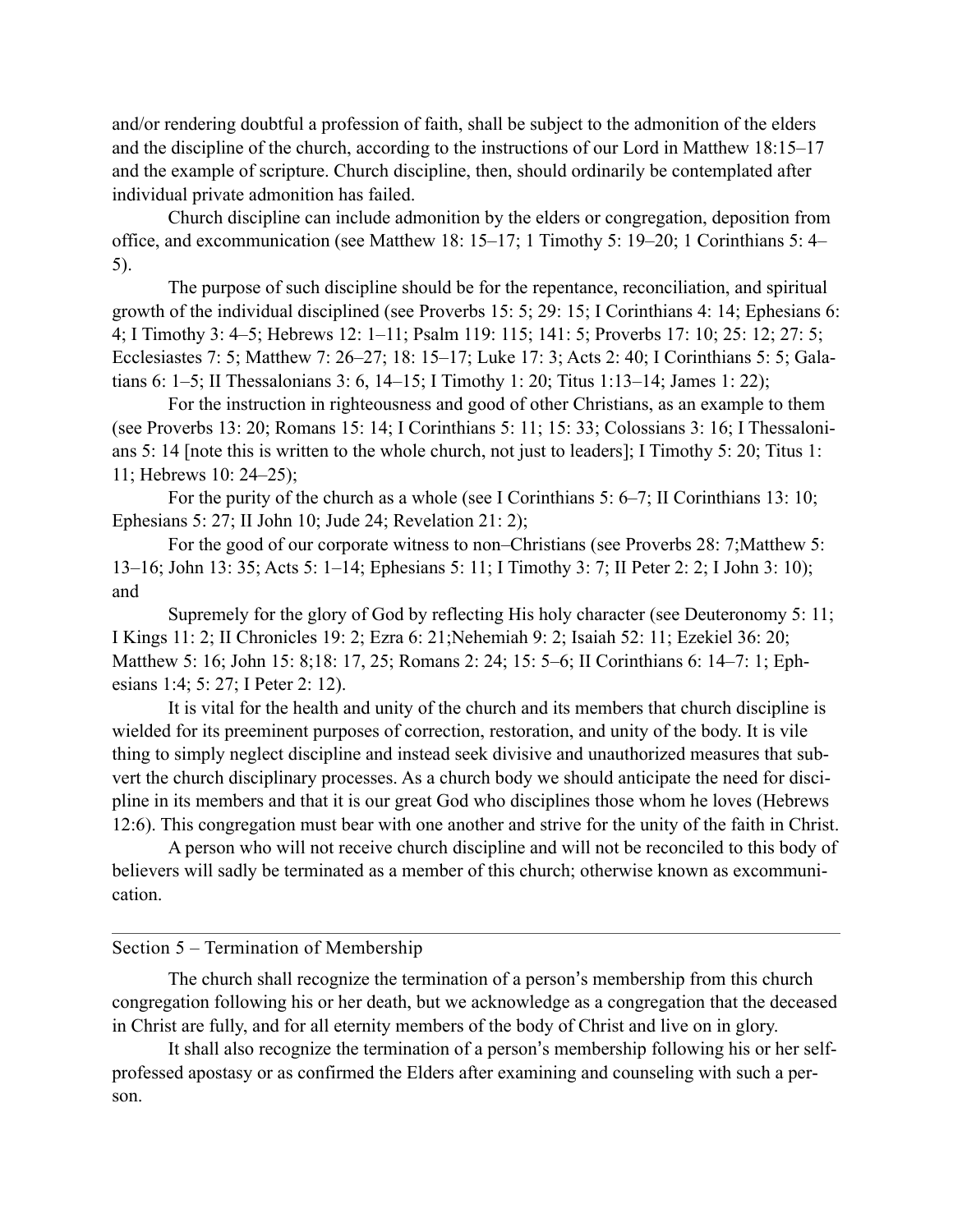Additionally, the church may recognize the termination of a person's membership after he or she has voluntarily resigned or joined with another church. Membership may also be terminated as an act of church discipline. Upon the unanimous vote of the elders of the church, the elders will present the case before the congregation and allow the member to be given an opportunity to come before the congregation. If the member will not repent, and or be reconciled to the church body and leadership, then with a majority vote of the members present, the member in question is to be excommunicated by the authority of the congregation given to it by Christ.

 The church shall have authority to refuse a member's voluntary resignation or transfer of membership to another church, either for the purpose of proceeding with a process of church discipline, or for sound biblical doctrine.

### <span id="page-9-0"></span>**Article 4 - Meetings**

#### <span id="page-9-1"></span>Section 1 – Worship Meetings

 Worship services shall be held each Lord's Day, and may be held throughout the week as the church determines.

#### <span id="page-9-2"></span>Section 2 – Members' Meetings

 In every meeting together, members shall act in that spirit of mutual trust, openness, and loving consideration which is appropriate within the body of our Lord Jesus Christ.

 There shall be a regular members' meeting at least quarterly, at some time apart from a public worship service agreed upon by the membership. The business of members' meetings must not occur during the worship service that exclusively has the worship of God Almighty in mind. Though business matters ultimately seek to glorify God, they are not matters of worship.

 An elder designated by the elders shall preside as moderator at all members' meetings of the church. The elders shall see that the stated meetings of the church are regularly held and that required reports are submitted to the church by the responsible members.

 Provided all constitutional provisions for notification have been met, a quorum shall be understood to be met by those members present. All votes shall be tallied based on the number of votes cast by members present.

 A budget shall be approved by the membership at a members' meeting not more than three months after the start of the fiscal year. Congregational approval shall proceed, without amendment, as a single vote on the budget in its entirety. Prior to this approval and subject to the elders' discretion, expenditures may continue at the prior year's level.

 At any regular or special members' meeting, officers may be elected and positions filled as needed, so long as all relevant constitutional requirements have been met.

 Special members' meetings may be called as required by the elders, or at the written request, submitted to the elders, of twenty percent of the voting membership. The date, time, and purpose of any special meeting shall be announced at all public services of the church within two weeks preceding the meeting and posted at all entrances to the church during that time period. In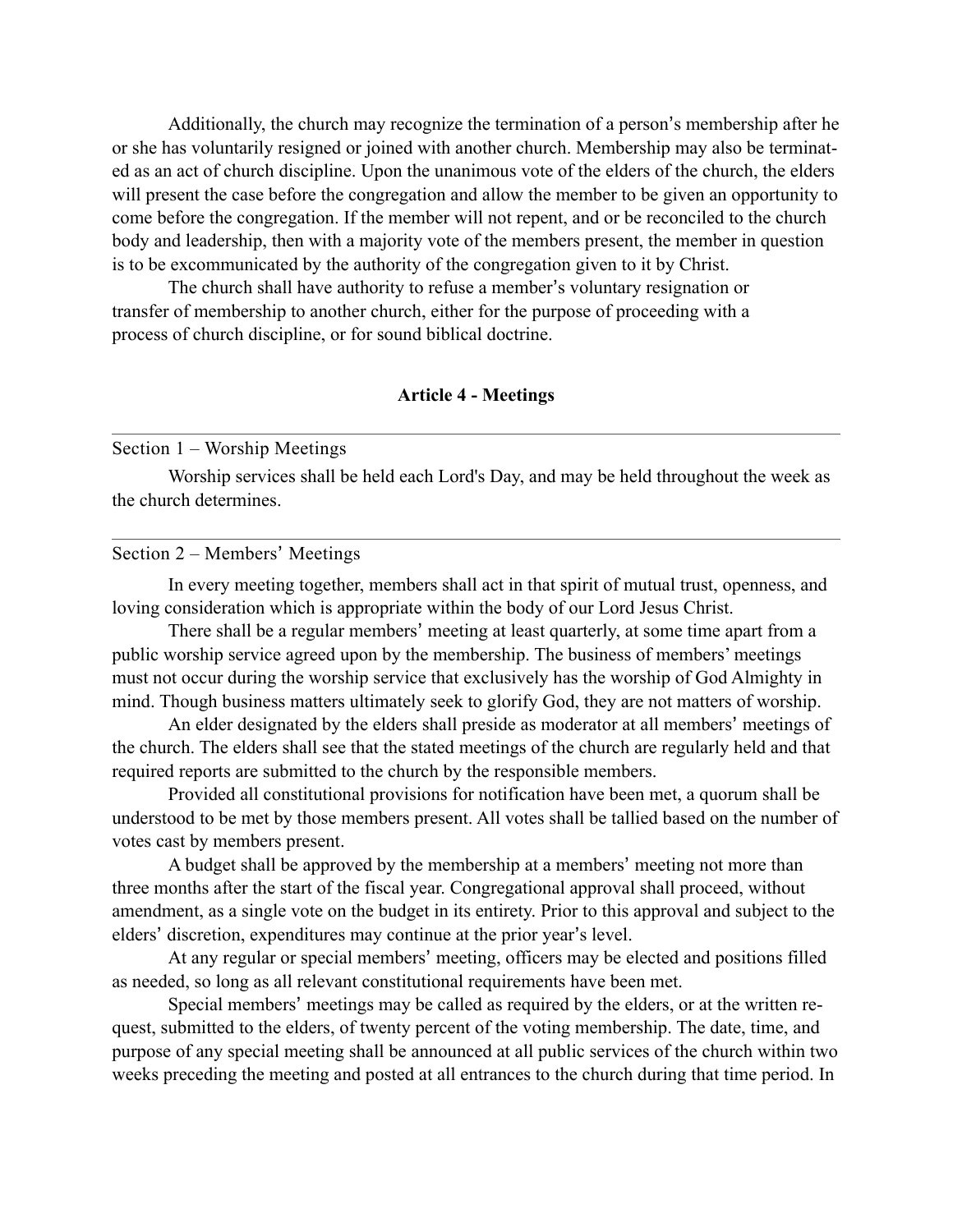the event of a written request from the members, the elders shall call a special meeting to be held within one month of their receipt of the request.

 Only members over the age of 18 may vote at a member's meeting. We acknowledge that some children are members of the body of Christ but they may not vote due to them being under their family's household.

#### <span id="page-10-0"></span>**Article 5 – Officers**

<span id="page-10-1"></span>Section 1 – Summary

 The Biblical offices in the church are elders and deacons. Without exception, all Elders and Deacons must subscribe to a unity of faith in our Statement of Faith.

 In addition, Cornerstone Reformed Baptist Church recognizes the need for administrative positions under this constitution of clerk and treasurer. All officers must be members of this church prior to assuming their responsibilities.

### <span id="page-10-2"></span>Section 2 – Elders

 The elders shall ordinarily be a plurality of elders made up of men who satisfy the qualifications for the office of elder set forth in I Timothy 3:1–7 and Titus 1:6–9. No elder shall hold the office of deacon during his tenure.

 Subject to the will of the congregation, the elders shall oversee the ministry and resources of the church. In keeping with the principles set forth in Acts 6: 1–6 and I Peter 5: 1–4, the elders shall devote their time to prayer, the ministry of the Word (by teaching and encouraging sound doctrine), and shepherding God's flock.

 The church shall recognize men gifted and willing to serve in this calling, in accordance with the constitutional provisions on elections. These men shall be received as gifts of Christ to His church, and set apart as elders.

 An elder's term of office may be terminated by resignation or by dismissal. Any two members with reason to believe that an elder should be dismissed should express such concern to the elders in writing first, and then in testimonial of the facts, and if need be, to the congregation. However, if for some reason there is only one elder currently serving, the two members should first take their concern in writing to the head deacon. Any such action shall be done in accordance with Matthew 18:15–17 and I Timothy 5:17–21. Any of the elders may be dismissed by a two-thirds vote of the members at any members' meeting of the church.

 The elders shall take particular responsibility to examine and instruct prospective members, examine and recommend all prospective candidates for offices and positions, oversee the work of the deacons and appointed church agents and committees, conduct worship services, administer the ordinances of baptism and communion, equip the membership for the work of the ministry, encourage sound doctrine and practice, admonish and correct error, oversee the process of church discipline, coordinate and promote the ministries of the church, and mobilize the church for world missions. Further, the elders should seek to ensure that all who minister the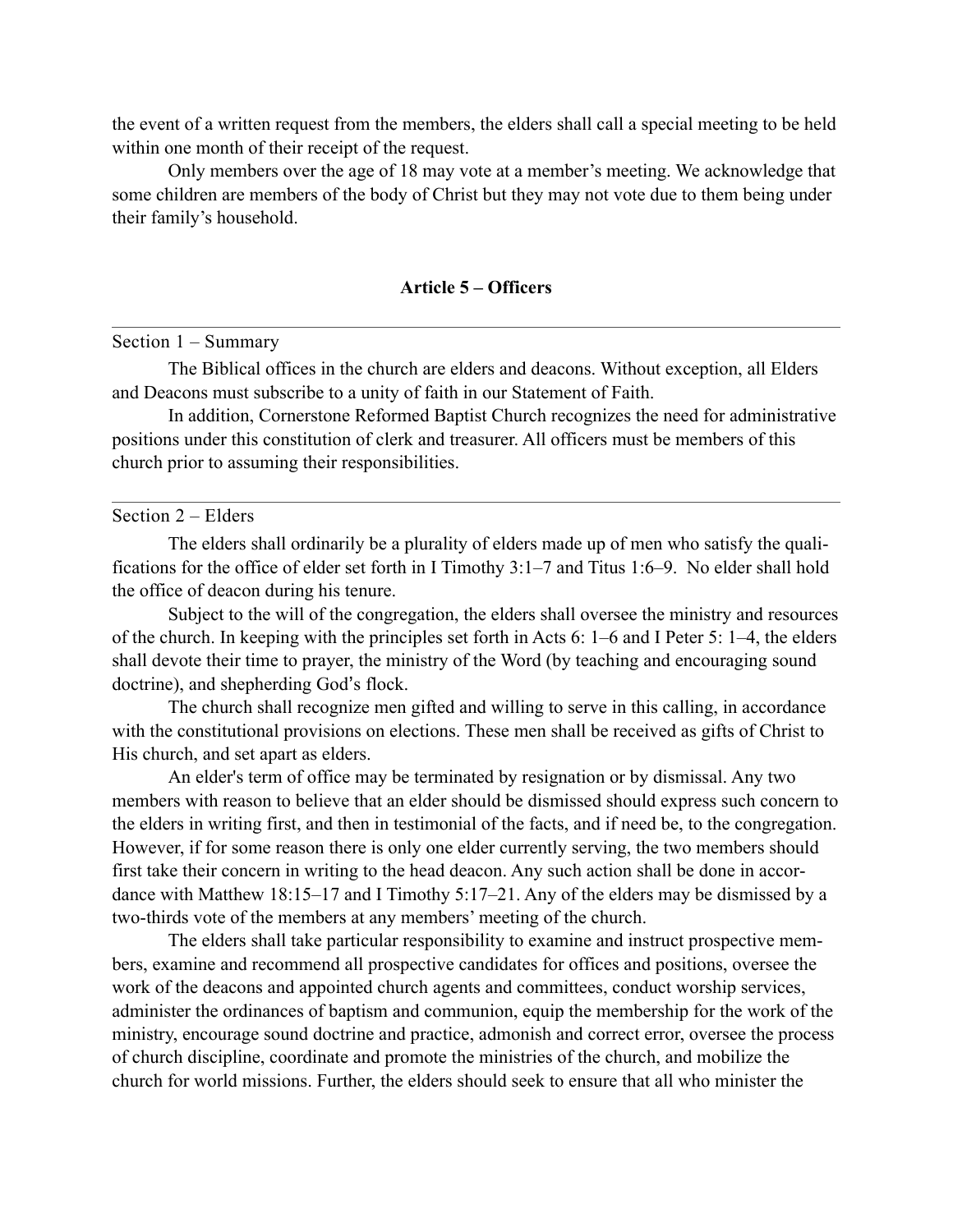Word to the congregation, including outside speakers, affirm our fundamental gospel convictions and do not teach our church anything contrary to the Statement of Faith.

 Elders rule the congregation for the reason that they are accountable to Christ for the care of the souls in their charge (1 Tim 5:17, Heb 13:17). Their rule is over the spiritual affairs of the church and must be in accordance with the duties they are to carry out in the preceding paragraphs.

 Elders are appointed by the congregation, and while they have much authority, that authority is limited by what is outlined in the Holy Scriptures.

 In addition, all elders are members of the congregation, and therefore also vote on matters relating to the congregation. Elders are also subject to church discipline should the need arise.

 The elders may establish ministry positions or committees to assist them in fulfilling their responsibilities. The elders may also propose funding for new paid staff positions. The membership shall approve all candidates to fill the positions of senior and associate pastor. The scope and approval of job descriptions for any staff position shall reside in the hands of those with hiring authority for that position.

 Each year the elders, after consultation with the deacons, and the membership, shall present to the church an itemized budget. This budget shall be presented for discussion at a regular or specially-called budget meeting and called up for vote at the following members' meeting. No money shall be solicited by or on behalf of the church or any of its ministries without the approval of the elders.

 The elders shall elect a chairman of elders' meetings and shall also elect one of their number to serve as moderator of members' meetings. For purposes of compliance with the nonprofit corporation laws of the State of Georgia, the elders shall elect one of their number to serve as the president of the corporation and all elders shall serve as board members of the corporation.

### <span id="page-11-0"></span>Section 3 – The Senior Pastor

 The senior pastor shall be an elder. He shall perform the duties of an elder described in Section 2, above, and shall be recognized by the church as particularly gifted and called to the full-time ministry of preaching and teaching. His call shall be defined as per Article 6, Section 3.

 He shall preach on the Lord's Day, administer the ordinances of baptism and communion, and perform such other duties as usually pertain to that office, or as set forth in the constitution.

 The senior pastor shall have primary responsibility for the supervision and evaluation of staff members. This responsibility may, on a case-by-case basis, be delegated to another staff member.

 In the absence or incapacity of the senior pastor the elders shall assume responsibility for his duties, any of which can be delegated.

# <span id="page-11-1"></span>Section 4 – Associate Pastors

 The church may call additional pastors whose relationship to the senior pastor is that of associate.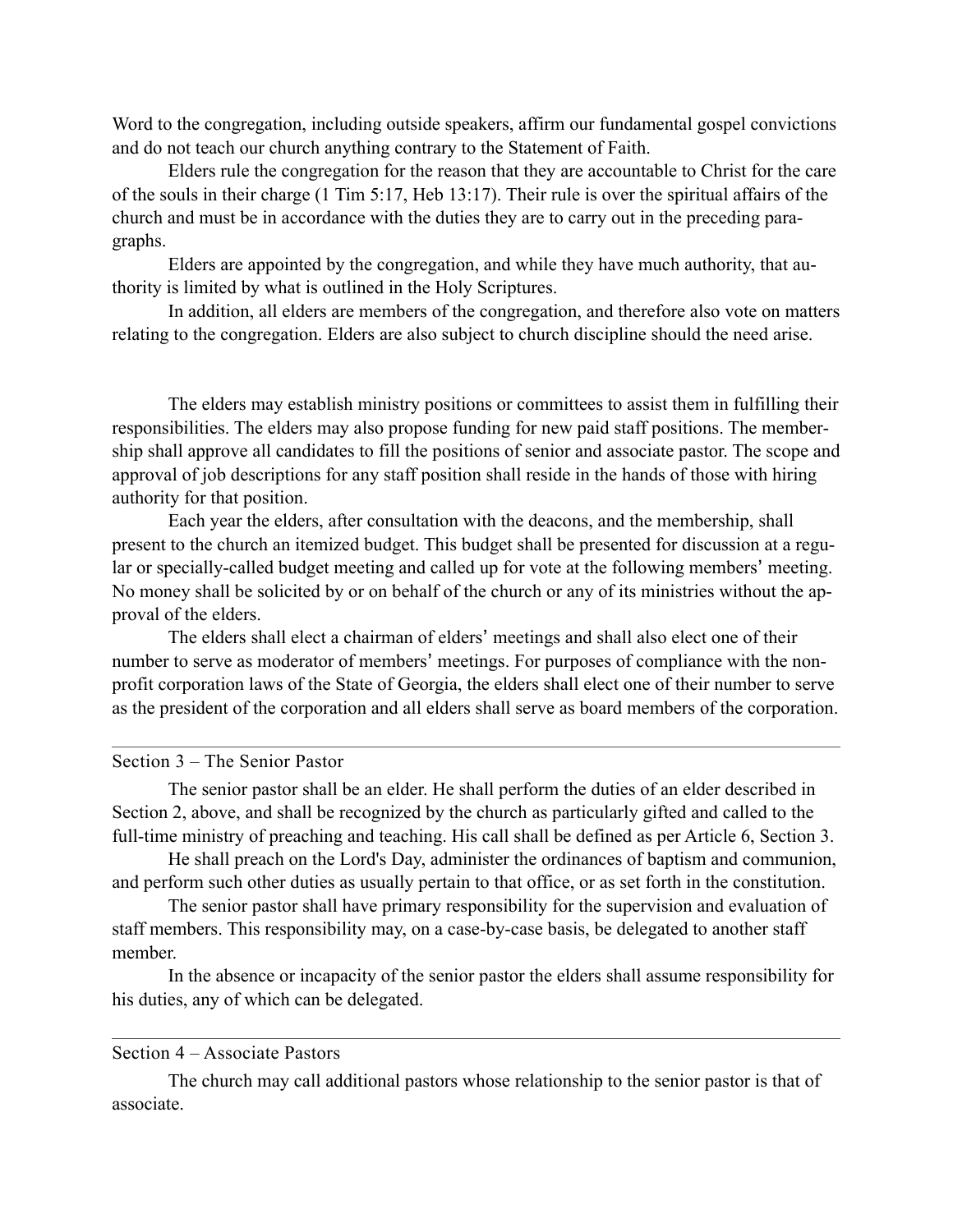An associate pastor shall be an elder. He shall perform the duties of an elder described in Section 2, above, and shall be recognized by the church as particularly gifted and called to the full-time ministry of preaching and teaching.

His call shall be defined as per Article 6, Section 4.

 He shall assist the senior pastor in the performance of his regular duties and shall perform any other duties as usually pertain to the office of pastor, or as set forth in the constitution, or which may be specifically assigned to him by the congregation.

 In the absence or incapacity of the senior pastor for defined periods of time (such as sabbatical or illness), the associate pastor(s) shall assume the responsibility for his duties under the oversight of the elders.

### <span id="page-12-0"></span>Section 5 – Assistant Pastors

 The church may call additional pastors, from within the congregation only, whose relationship to the senior pastor is that of assistant.

 An assistant pastor shall be an elder. He shall perform the duties of an elder described in Section 2, above, and shall be recognized by the church as particularly gifted and called to the full-time ministry of preaching and teaching.

His call shall be defined as per Article 6, Section 5.

 He shall assist the senior pastor and associate pastor(s) in the performance of their regular duties, and shall perform any other duties as usually pertain to the office of pastor. The elders shall define the responsibilities of the assistant pastor(s).

### <span id="page-12-1"></span>Section 6 – Deacons

 The office of deacon is described in I Timothy 3: 8–13. The church shall recognize, in accordance with the constitutional provisions on elections, men who are giving of themselves in service to the church, and who possess particular gifts of service. In keeping with the principles set forth in Acts 6:1-6, these members shall be received as gifts of Christ to His church and set apart as deacons.

 Deacons shall care for the temporal needs of members, attend to the accommodations for public worship, and encourage and support those able to help others and those with gifts of administration. The church needs deacons to provide logistical and material support so that the elders can focus on the Word of God and prayer. Beyond what we can glean from the differences in qualifications between elders and deacons, the Bible does not clearly indicate the function of deacons. Yet based on the pattern established in Acts 6 with the apostles and the Seven, it seems best to view deacons as servants who do whatever is necessary to allow the elders to accomplish their God-given calling of shepherding and teaching the church.

Specific areas deacons serve in the church body include:

**Facilities:** The deacons are responsible for managing the church property upkeep. This would include making sure the place of worship is prepared for the worship service, cleaning up, or running the sound system.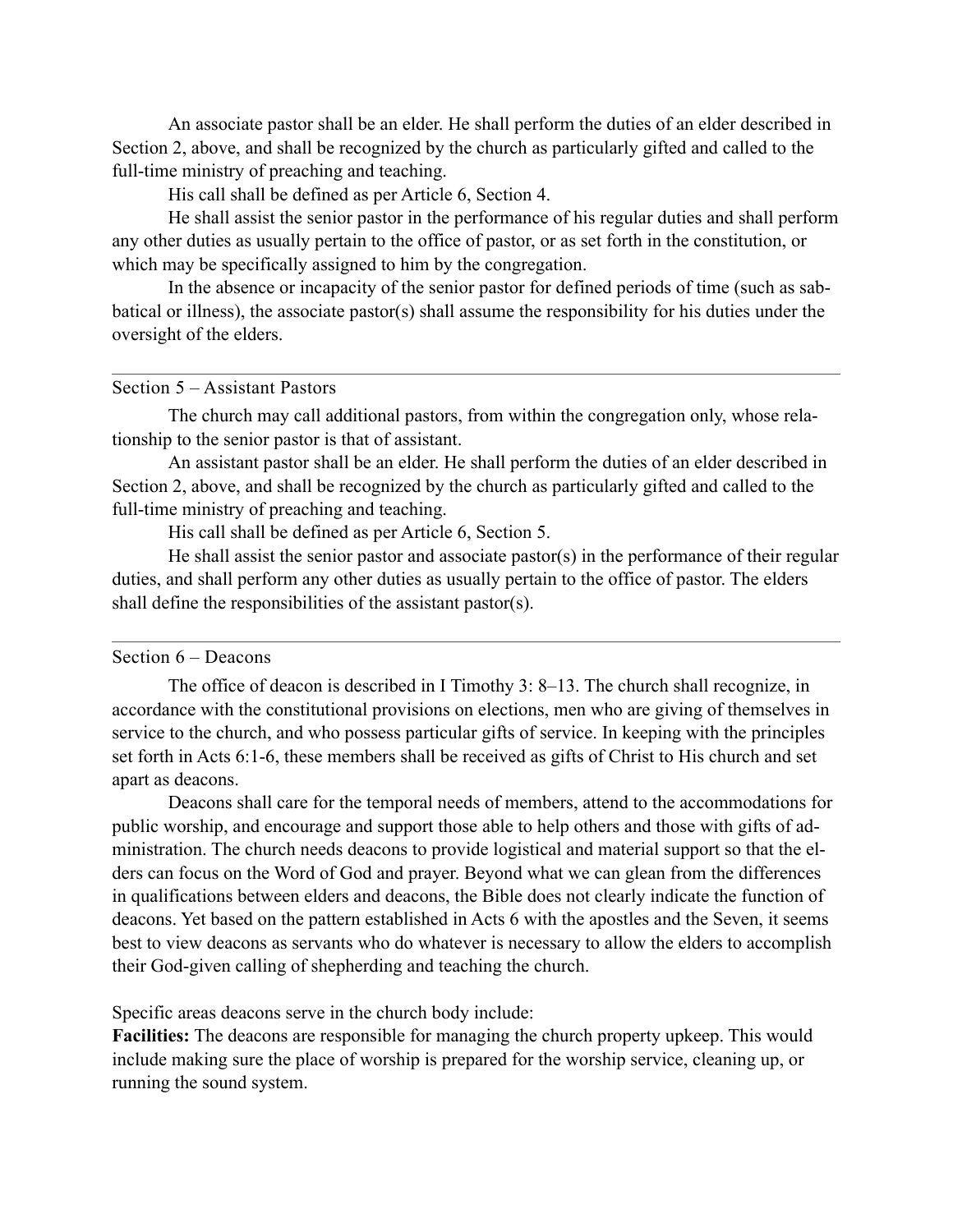**Benevolence:** Similar to what took place in Acts 6:1–6 with the daily distribution to the widows, the deacons are involved in administrating funds or other assistance to the needy.

**Finances:** While the elders should probably oversee the financial business of the church (Acts 11:30), deacons are to handle the day-to-day matters. This would include collecting and counting the offering, keeping records, and so on. These duties are not the same as those that are charged to the Treasurer of the church.

**Ushers:** The deacons ensure distributing bulletins, seating the congregation, or preparing the elements for communion.

**Logistics:** Deacons should be available to help in variety of ways so that the elders are able to concentrate on teaching and shepherding the church.

### <span id="page-13-0"></span>Section 7 – Clerk

 It shall be the duty of the clerk to record the minutes of all regular and special members' meetings of the church, to preserve an accurate roll of the membership, and to render reports as requested by the elders or the church.

 The clerk, who shall be a member in good standing, shall be nominated by the elders and elected by the congregation to serve a term of three years.

 In the absence or incapacity of the clerk, the elders shall appoint a member to perform the duties of the church clerk.

 For purposes of compliance with the nonprofit corporation laws of the state of Georgia, the clerk shall serve as the secretary of the corporation.

 The church clerk shall ensure that dated copies of the most recent revision of this constitution shall be available for all church members.

# <span id="page-13-1"></span>Section 8– Treasurer

 The treasurer, who shall not be an active elder, deacon, or paid church staff member, shall be a member in good standing. The treasurer shall support the elders in providing oversight of the financial and accounting activities of the church, shall not have custody of church funds, and shall ensure that all funds and securities of the church are properly secured in such banks, financial institutions, or depositories as appropriate. The treasurer shall also be responsible for presenting regular reports of the account balances, revenues and expenses of the church at each members' meeting. This responsibility may be delegated with the approval of the elders. The treasurer shall also see that full and accurate accounts of receipts and disbursements are kept in books belonging to the church, and that adequate controls are implemented to ensure that all funds belonging to the church are appropriately handled by any officer, employee, or agent of the church. The treasurer shall render to the elders, whenever they may require it, an account of all activities as treasurer and of the financial condition of the church.

 The treasurer shall be nominated by the elders and elected by the congregation to serve a term of three years.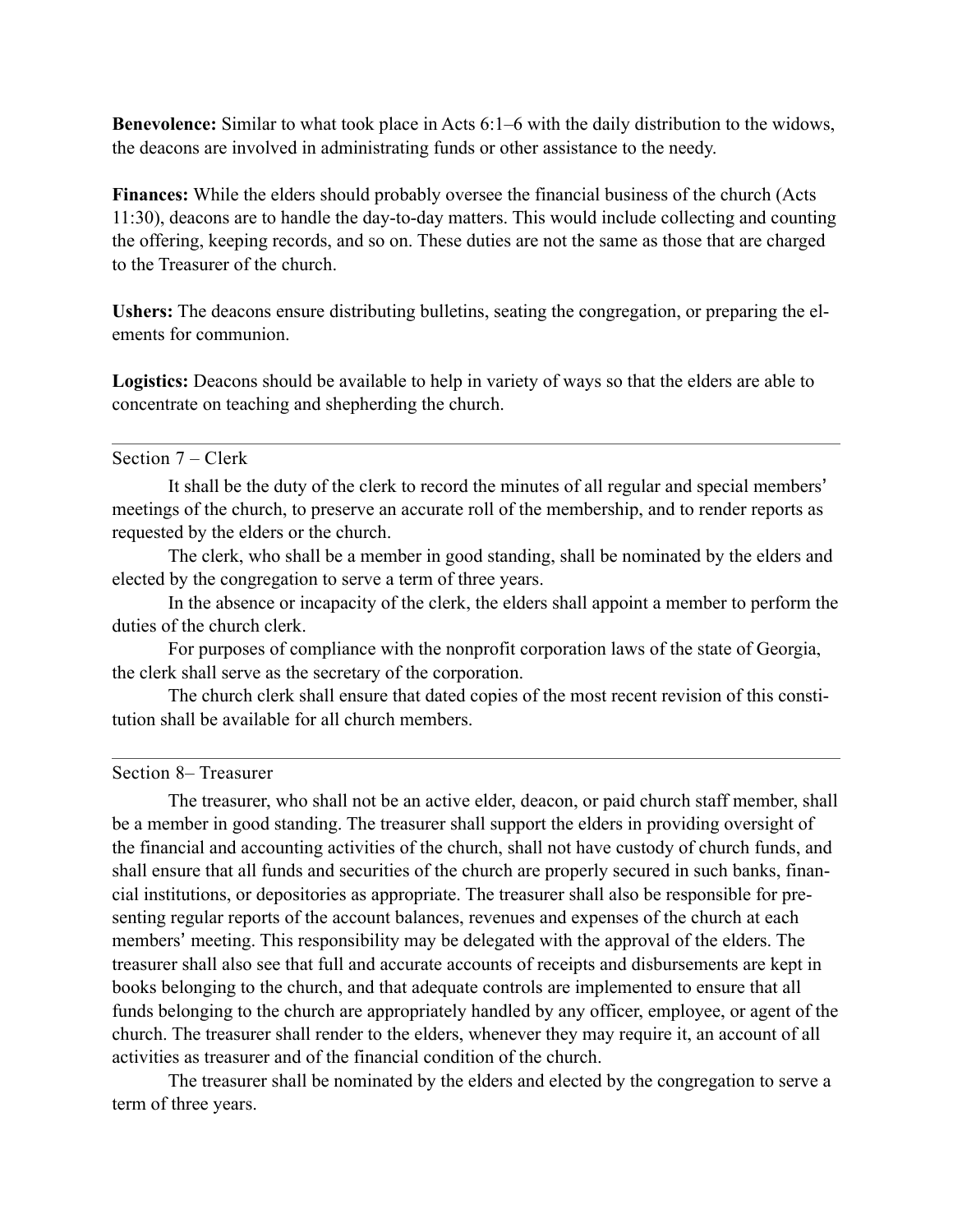#### <span id="page-14-1"></span>Section 1 – Principles

 The process for church elections shall be interpreted and carried out to fulfill the following principles:

<span id="page-14-0"></span> Substantial prayer, both individually and corporately, should be an integral part of the election process;

Nominations should proceed with the support of the elders;

 All candidates for church office should be treated with the grace, kindness, and honesty appropriate in evaluating fellow members;

 The election process shall express that spirit of mutual trust, openness, and loving consideration that is appropriate within the body of our Lord Jesus Christ.

#### <span id="page-14-2"></span>Section 2 – Selection of Officers

 The election of officers shall be held at a members' meeting of the church. Names of nominees to serve as elders, deacons, clerk, or treasurer shall be presented by the elders at the previous members' meeting (providing that previous meeting occurred at least eight weeks prior), and the election shall proceed as directed by the moderator. Because this church is a new church plant the elders and deacons, clerk and treasurer will all be nominated and voted on in a meeting that will also ratify this constitution. After this initial installment of officers all future considerations will follow the pattern for election as outlined in this document.

 The elders should seek recommendations and involvement from the general membership in the nomination process. Any member with reason to believe that a nominated candidate is unqualified for an office should express such concern to the elders. Members intending to speak in opposition to a candidate should express their objection to the elders as far in advance as possible before the relevant church members' meeting.

 The moderator shall declare elected all men receiving a two-thirds majority of all votes cast for the office of elder at a regularly-scheduled members meeting. For all other offices, the moderator shall declare elected all persons receiving a simple majority of all votes cast; abstentions will not be considered as votes cast.

 The persons elected shall assume their respective offices upon election, unless another date has been specifically designated.

### <span id="page-14-3"></span>Section 3 – Calling of the Senior Pastor

 In the calling of any man to this position, the same basic process of calling an elder must be followed. In addition, however, the church must be given adequate opportunity to assess the preaching gifts of any potential senior pastor and, before being asked to express its judgment, must receive assurance from the elders that, having interviewed the man concerned, they are in no doubt as to his wholehearted assent to the Statement of Faith and Church Covenant. Notice of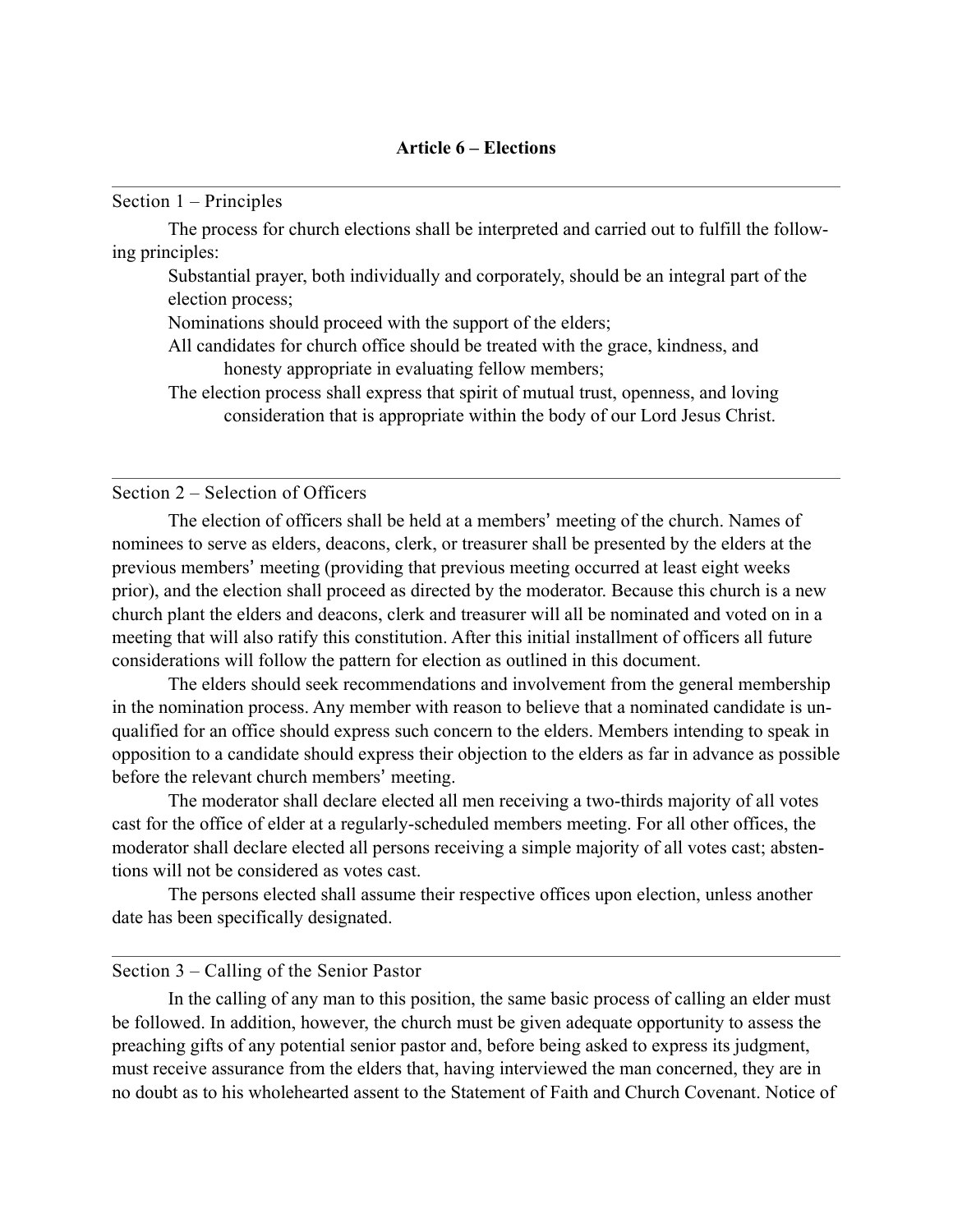the nomination of a man to be elected to membership and called as senior pastor (which shall include, if necessary, election to membership of his wife if he is married) must be given at two Sunday morning services following the nomination, prior to the vote at a members' meeting.

## <span id="page-15-0"></span>Section 4 – Calling of Associate Pastor

 In the calling of any man to the position of associate pastor, the same basic process of calling an elder must be followed. In addition, however, the church must be given adequate opportunity to assess the preaching gifts of any potential associate pastor and, before being asked to express its judgment, must receive assurance from the elders that, having interviewed the man concerned, they are in no doubt as to his wholehearted assent to the Statement of Faith and Church Covenant. Notice of the nomination of a man to be called as associate pastor (which shall include, if necessary, election to membership of him and his wife if he is married) must be given at two Sunday morning services following the nomination, prior to the vote at a members' meeting.

# <span id="page-15-1"></span>Section 5 – Calling of Assistant Pastor

 The calling of any man to the position of assistant pastor requires that that man have been recognized and called by the congregation to the office of elder, according to the process described in Article 6, Section 2. Such a man may then be called by the elders to serve as assistant pastor with defined duties for a fixed period of time specified by the elders in the terms of his call.

# <span id="page-15-2"></span>**Article 7 – Employment and Volunteers**

 Prospective employees must adhere to the Constitution and Bylaws, Statement of Faith, and the member Covenant of Cornerstone Reformed Baptist Church. The Elders will determine suitability of each any prospective employee and that the Elders have instituted these requirements for the purpose of ecclesiastical government. The elders may at their discretion consult with or form exploratory committees to aid in vetting prospective employees.

 Internship candidates must adhere to the same except they are not required to accept the covenant as they will return to their home church when their internship is completed. Should an intern stay and desire to become a member, then the Covenant rules apply. Volunteers who are members must agree to as well to all of these documents.

 Volunteers who are not yet members must agree to abide by the guidelines of our church documents and not teach contrary to them. In addition, any person who volunteers at this church in any capacity and is not a member should progress towards the goal of membership and being in covenant with the membership. If membership is not the goal of the volunteer, then that volunteer should be removed from service and asked to join a local church where they can fellowship.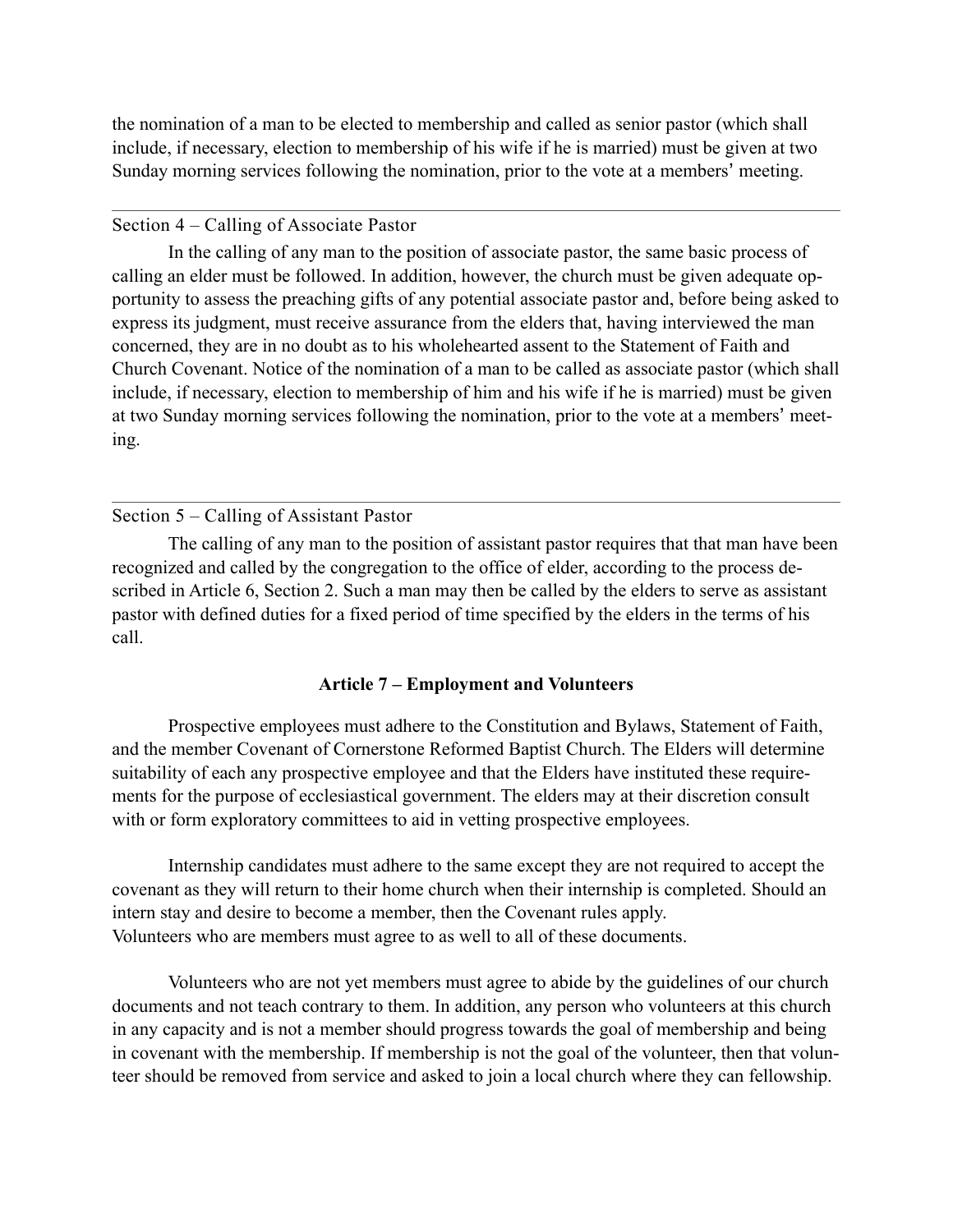### <span id="page-16-1"></span><span id="page-16-0"></span>Section 1 – Mandatory Indemnification

 If a legal claim or criminal allegation is made against a person because he or she is or was an officer, employee, or agent of the church, the church shall provide indemnification against liability and costs incurred in defending against the claim if the elders determine that the person acted (a) in good faith, (b) with the care an ordinarily prudent person in a similar position would exercise under similar circumstances, and (c) in a manner the person reasonably believed to be in the best interest of the church, and the person had no reasonable cause to believe his or her conduct was unlawful.

### <span id="page-16-2"></span>Section 2 – Permissive Indemnification

 At the discretion of the elders, the church also may indemnify any person who acted in good faith and reasonably believed that his or her conduct was in the church's best interest and not unlawful.

### <span id="page-16-3"></span>Section 3 – Procedure

 If a quorum of the elders is not available for an indemnification determination because of the number of elders seeking indemnification, the requisite determination may be made by the membership or by special legal counsel appointed by the membership.

### <span id="page-16-4"></span>**Article 9 – Dispute Resolution**

 Believing that the Bible commands Christians to make every effort to live at peace and to resolve disputes with each other in private or within the Christian Church (see, e.g., Matthew 18: 15–20, I Corinthians 6: 1–8), the church shall require its members to resolve ordinary civil disputes among themselves according to biblically based principles, without reliance on the secular courts. In the case of criminal activity within the congregation, the State has a God-given responsibility to protect the peace and security of its citizens that should be supported and encouraged. Consistent with its call to peacemaking, the church shall encourage the use of biblically based principles to resolve disputes between itself and those outside the church, whether Christian or pagan and whether individuals or corporate entities.

#### <span id="page-16-5"></span>**Article 10 – Deviations of Practice**

 If a church member believes the church to be out of accord with this constitution, he or she should inform an elder. When the elders determine that the church is out of accord with this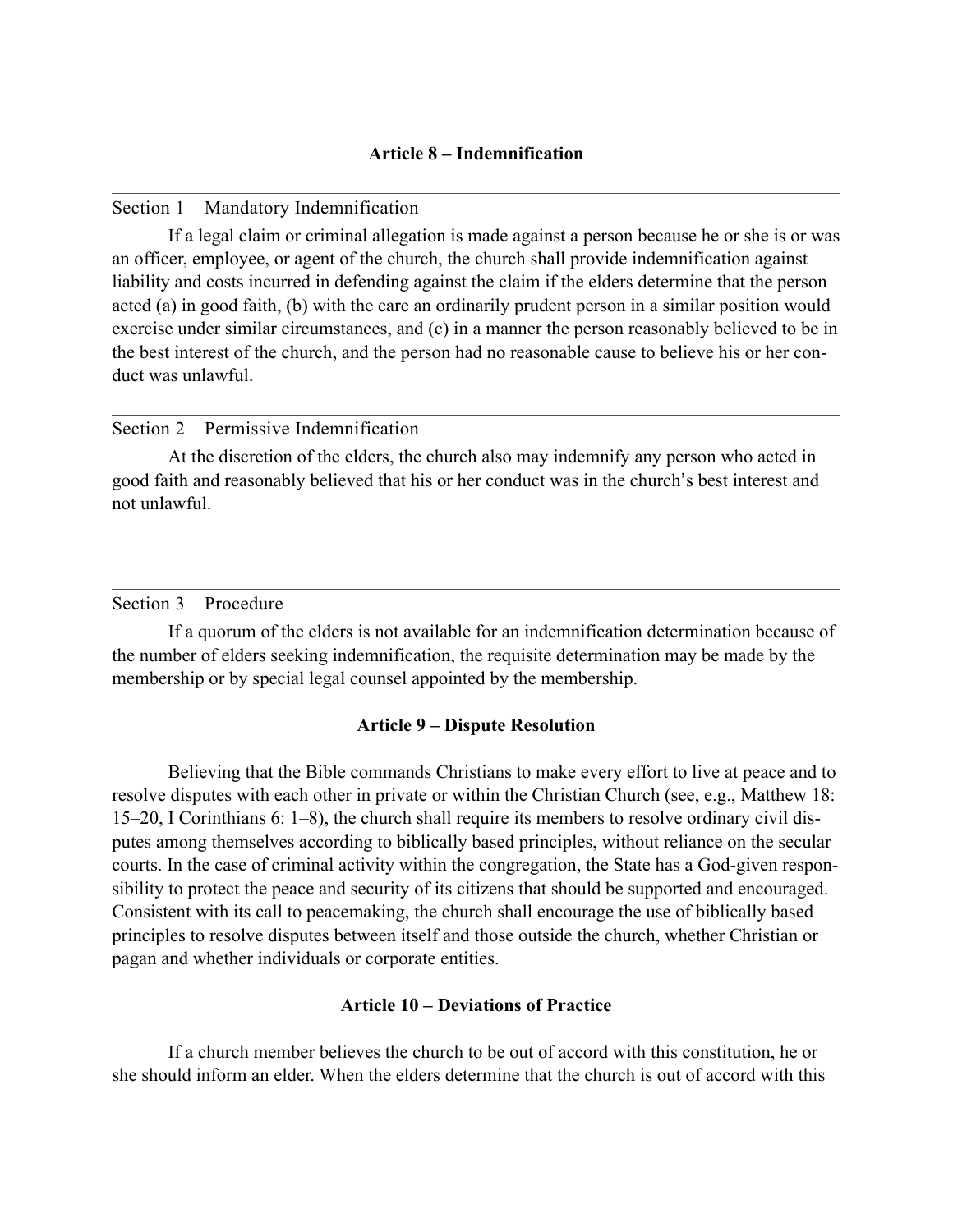constitution, they must provide an update at each members' meeting until the situation is remedied.

#### <span id="page-17-0"></span>**Article 11 – Amendments**

 The Statement of Faith and Church Covenant may be amended if the elders unanimously approve the amendments and then present the amendment(s) to the congregation for a vote. The amendment(s) will be adopted upon a two-thirds vote of the members present and voting at a members' meeting, provided the amendment(s) shall have been offered in writing at the previous members' meeting, and shall have been announced from the pulpit at church services two successive Sundays prior to such vote.

 This constitution may be amended if the elders unanimously approved the amendment(s) and then present the amendment(s) to the congregation for a vote. The amendment(s) will be adopted provided a two-thirds vote of the members present and voting at a members' meeting, provided the amendment shall have been offered in writing at the previous members' meeting, and shall have been announced from the pulpit at church services two successive Sundays prior to such vote.

 The revised version of this constitution shall be made available to all church members by the church clerk.

#### <span id="page-17-1"></span>**Article 12 – Dissolution**

 In the event that the elders of the church determine that there is reasonable cause to dissolve Cornerstone Reformed Baptist Church as a corporate entity, the elders shall recommend dissolution to the membership. The elders shall call a special members' meeting as set out in Article 4, Section 2. Notice of the meeting shall be sent in writing to the membership and posted at all entrances to the church building no less than sixty days prior to the meeting. The notice shall state that the purpose of the meeting is to consider dissolution of the corporation and how the assets of the corporation will be distributed after all creditors have been paid. At least two-thirds of the members present at the meeting must vote in the affirmative to approve the proposal of dissolution. After approval of dissolution by the members, all of the corporation's debts shall be fully satisfied. None of its assets or holdings shall be divided among the members or other individuals, but shall be irrevocably designated, as approved by a simple majority of the members present at a members' meeting, to one or more religious organizations which meet the qualifications described in Section  $501(c)(3)$  of the Internal Revenue Code and which are in agreement with the letter and spirit of the Statement of Faith. Any such assets not so disposed of shall be disposed of exclusively for such exempt purposes by a court of competent jurisdiction where the principal office of the corporation is then located.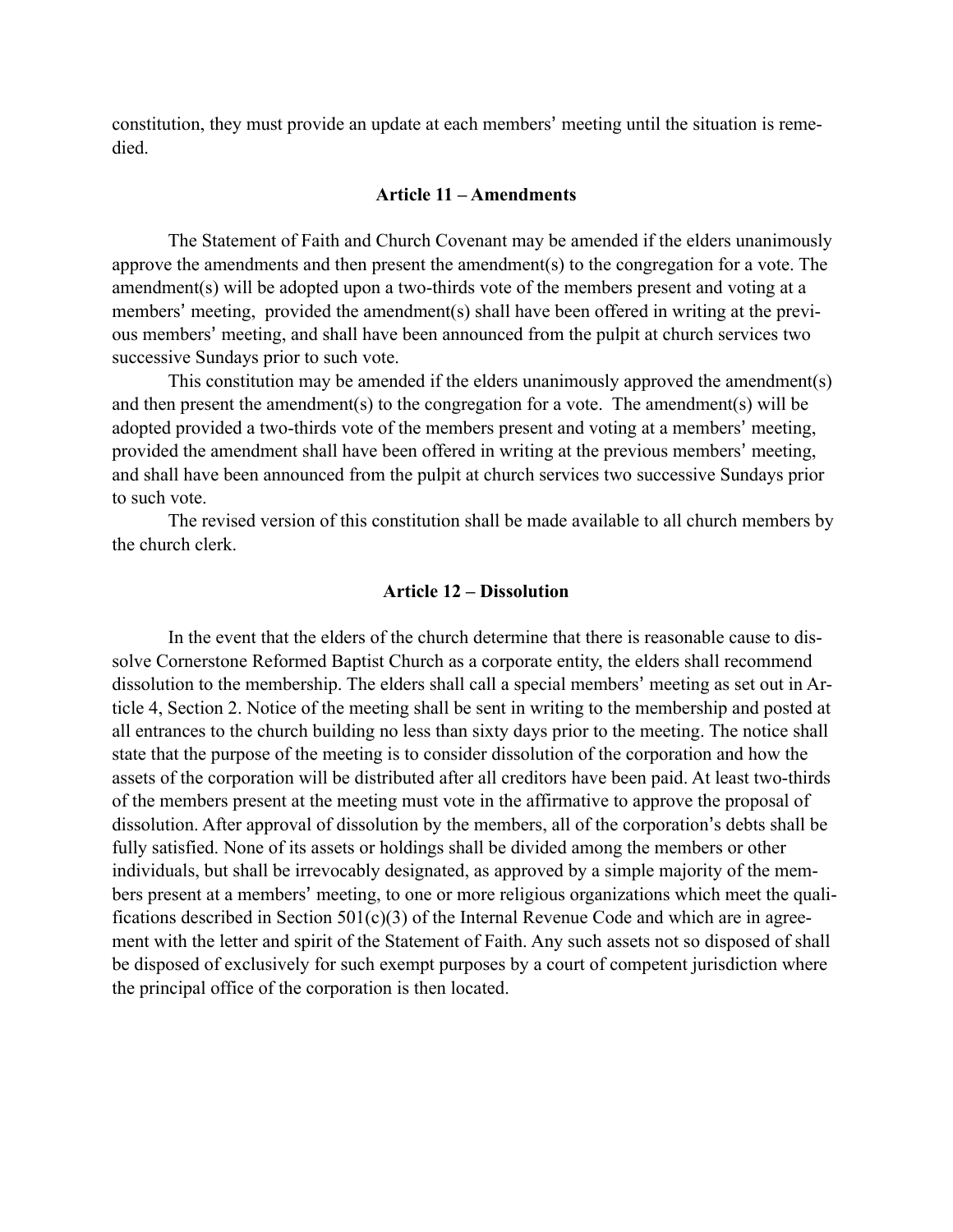# <span id="page-18-0"></span>Signatory Page for Acceptance of the Constitution and Bylaws

Paul Allen Jeffers Morris Date: October 17, 2021 Pastor/Elder

Kim Coffman Treasurer

Ken Stephens Deacon

Jon Munson Church Clerk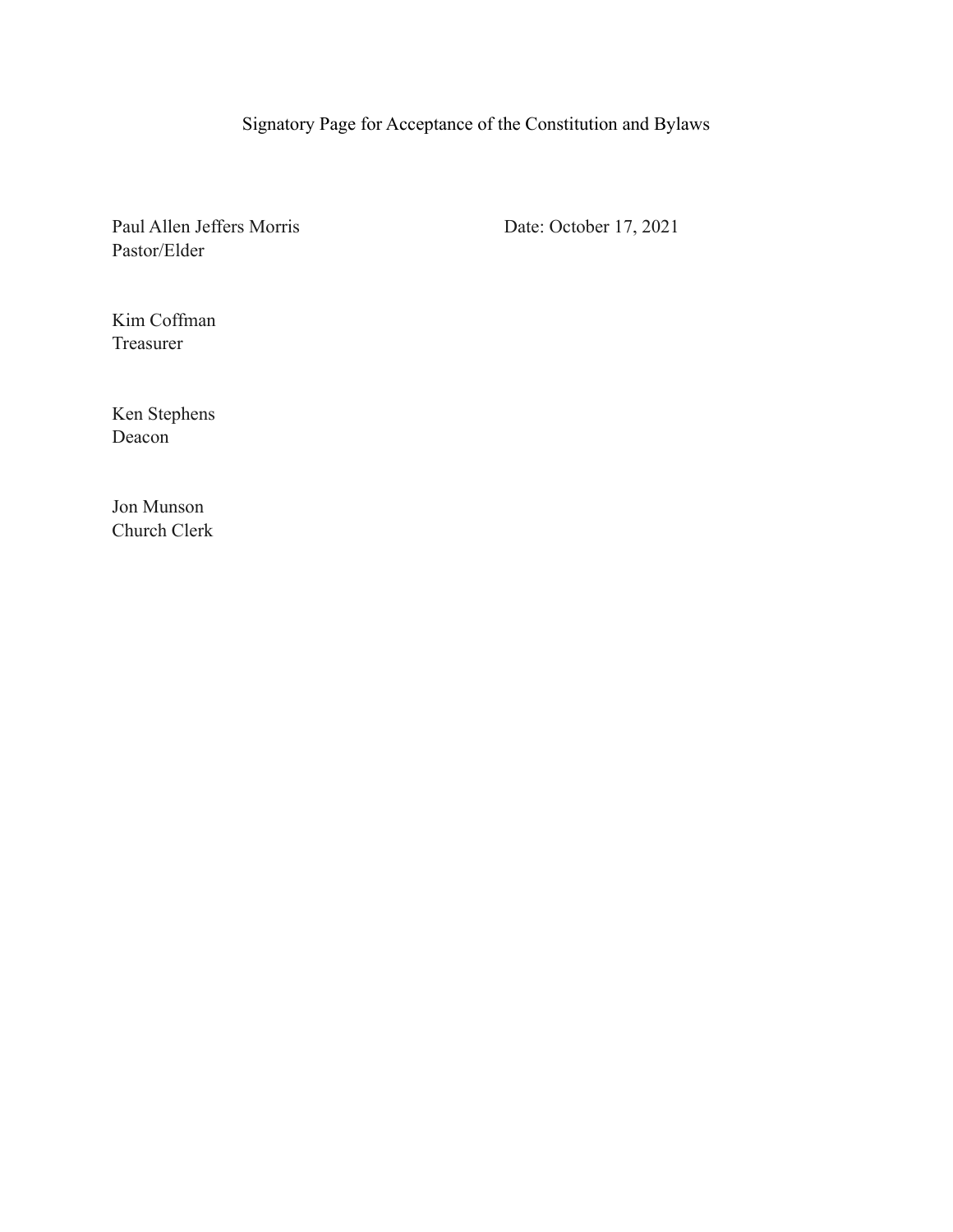# <span id="page-19-0"></span>**Appendix A: Mission Statement**

 Cornerstone Reformed Baptist Church is called to make disciples of Jesus Christ by loving both the lost and our brothers and sisters in Christ, and by encouraging, equipping, and sending those disciples to promote the Gospel of Jesus Christ everywhere we go.

Specifically Cornerstone Reformed Baptist Church is to be;

**Loving:** Loving God and loving the people created in His image in accordance with the Holy Scriptures.

**Encouraging:** Encouraging one another in good works and Godly obedience according to the Holy Scriptures.

**Equipping:** Equipping the saints for the work of ministry and building up the body of Christ according to the Holy Scriptures.

**Sending:** Sending God's people to fulfill the Great Commission according to the Holy Scriptures.

**CALLING -** We are called, by Holy Scripture and the Holy Spirit, to challenge all people to be fully devoted followers of Christ. Our calling includes both introduction to and encouragement to remain in a life of full devotion to Jesus Christ. (Colossians 3:17) We are charged with encouraging, equipping, serving and sustaining Christians.

We do this by directly instilling our Christian philosophies, values, missions and goals in church members.[1] Liturgical religious activities (e.g. preaching, worship services, Bible instruction, communion, baptism), as well as non-liturgical religious activities (e.g. mentorship, service opportunities, events, community involvement) all serve as methods that Cornerstone Reformed Baptist Church utilizes to instill our religious values and beliefs, both expressly and by example. [2] Guided by Holy Scripture and the Holy Spirit, non-liturgical ministries are grounded in our organizational policies, governing documents, handbooks, or procedures, including employment policies, Standards of Morals and Conduct, discipline, Statements of Faith, religious beliefs, Purpose Statement, Mission Statement, polity, and internal dispute resolution policy, of **Cornerstone Reformed Baptist Church** are therefore subject to all of its ministerial, membership, discipline, and excision policies.

**COMMUNITY -** We believe that our religious activity and religious worship derives meaning in large measure from participation in a larger religious community. For this reason, individual members of our body play a large role in furthering our mission and viewpoint as a church. [3] We exist to foster a Christ-like environment of persons subscribing to our religious beliefs and faith. [4] **Cornerstone Reformed Baptist Church** is dedicated to serving and providing for its community, not simply engaging in organized worship.[5] (Galatians 6:10)

Associating with like-minded Christians reinforces **Cornerstone Reformed Baptist Church**'s Christian purpose and is vital to our faith's perpetuation.[6] (2 Corinthians 6:14; 2 John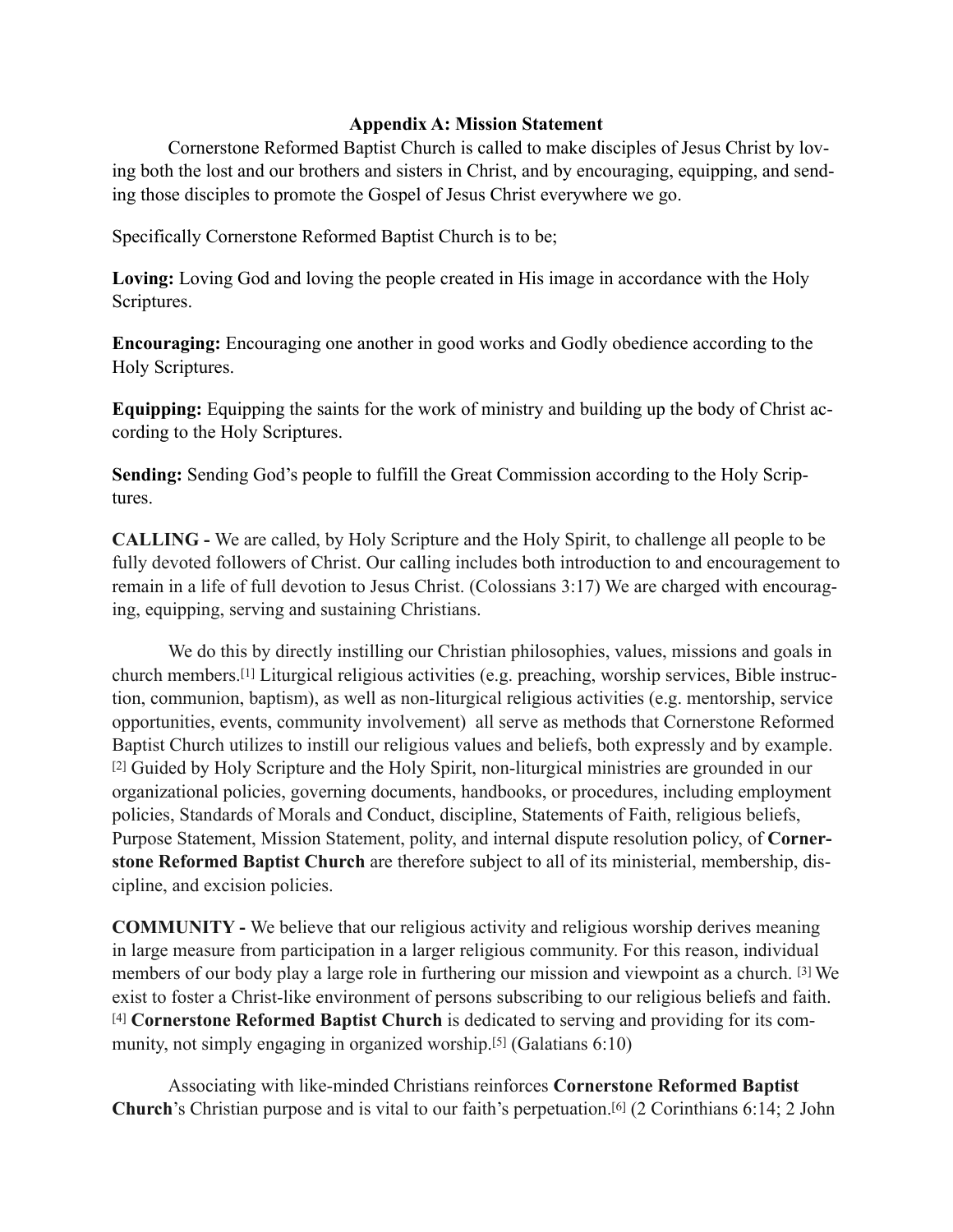1:9-11; 1 Corinthians15:33) We are committed to being and making disciples who understand what it means to follow Jesus Christ into a life of worship, fellowship, sacrifice, service and being led by the Holy Spirit. (Matthew 28:19; Acts 1:8; John 15:16; Mark 16:15) Therefore, we are also called to enable and equip the uncommitted and opposed to be fully devoted followers of Christ. (Colossians 4:5-6; Psalm 96:3) Our mission as the body of Christ is to participate, share, and encourage each other toward spiritual growth. (1 Thessalonians 5:11; Hebrews 10:23-25; Colossians 3:16) Membership in our church requires a tangible commitment to our beliefs, purposes, and mission as outlined in **Cornerstone Reformed Baptist Church** Membership Policies, teachings, doctrines, Bylaws, Constitution, Articles of Incorporation, Purpose Statement, Facility Use Policy and Statements of Faith of **Cornerstone Reformed Baptist Church** – and are therefore subject to all of its ministerial, membership, discipline, and excision policies, which are incorporated herein by reference, as if fully set forth herein.

**EXPRESSION OF FAITH - Cornerstone Reformed Baptist Church** intends to transmit our system of religious beliefs, tradition, Christian morals, reverence, and values. [7] We do so by engaging in the community and individuals' lives, acts of worship, and through all activities in which we participate.[8] Likewise, we believe that all behavior of members and representatives of the church is communicative in nature, exemplifying and expressing our faith, both publicly and privately.[9] (1 Peter 2:12) Any member or representative who propounds a point of view contrary to our beliefs as stated in our Purpose Statement, Bylaws, Articles of Incorporation, Code of Conduct, and Statements of Faith, which are incorporated herein by reference as if fully set forth herein, will impair **Cornerstone Reformed Baptist Church**'s integrity and ability to disseminate its religious views and message.[10] (James 4:4; 1 Corinthians 5:11-12)

**OUTREACH OF MINISTRIES -** We take very seriously the Church's charge to be a Christian presence in a secular world.[11] (Matthew 5:14- 16) Therefore, all activities that **Cornerstone Reformed Baptist Church** engages in are intended to further its religious purpose, as stated in our Purpose Statement. As such, all of our ministries are considered an outgrowth of the mission of **Cornerstone Reformed Baptist Church** to preach, teach, evangelize and instill the Gospel message of Jesus Christ.[12]

- *[1] See Circle Sch. v. Pappert, 381 F.3d 172, 182 (3d Cir. 2004).*
- *[2] See Boy Scouts of Am. v. Dale, 530 U.S. 640, 655-656 (2000).*

*[3] See Corporation of Presiding Bishop of Church of Jesus Christ of Latter- day Saints v. Amos, 483 U.S. 327, 342 (1987) (Brennan, J., concurring in judgment); Roberts v. United States Jaycees, 468 U.S. 609, 622 (1984).* 

- *[4] See Boy Scouts of Am., 530 U.S. at 654.*
- *[5] See Amos, 483 U.S. at 344 (Brennan, J., concurring).*
- *[6] See HEB Ministries, Inc. v. Tex. Higher Educ. Coordinating Bd., 235 S.W.3d 627, 659-660, (Tex. 2007).*
- *[7] See Boy Scouts of Am., 530 U.S. at 655-56 (quoting Roberts, 468 U.S. at 636).*
- *[8] See Boy Scouts of Am., 530 U.S. at 655-56.*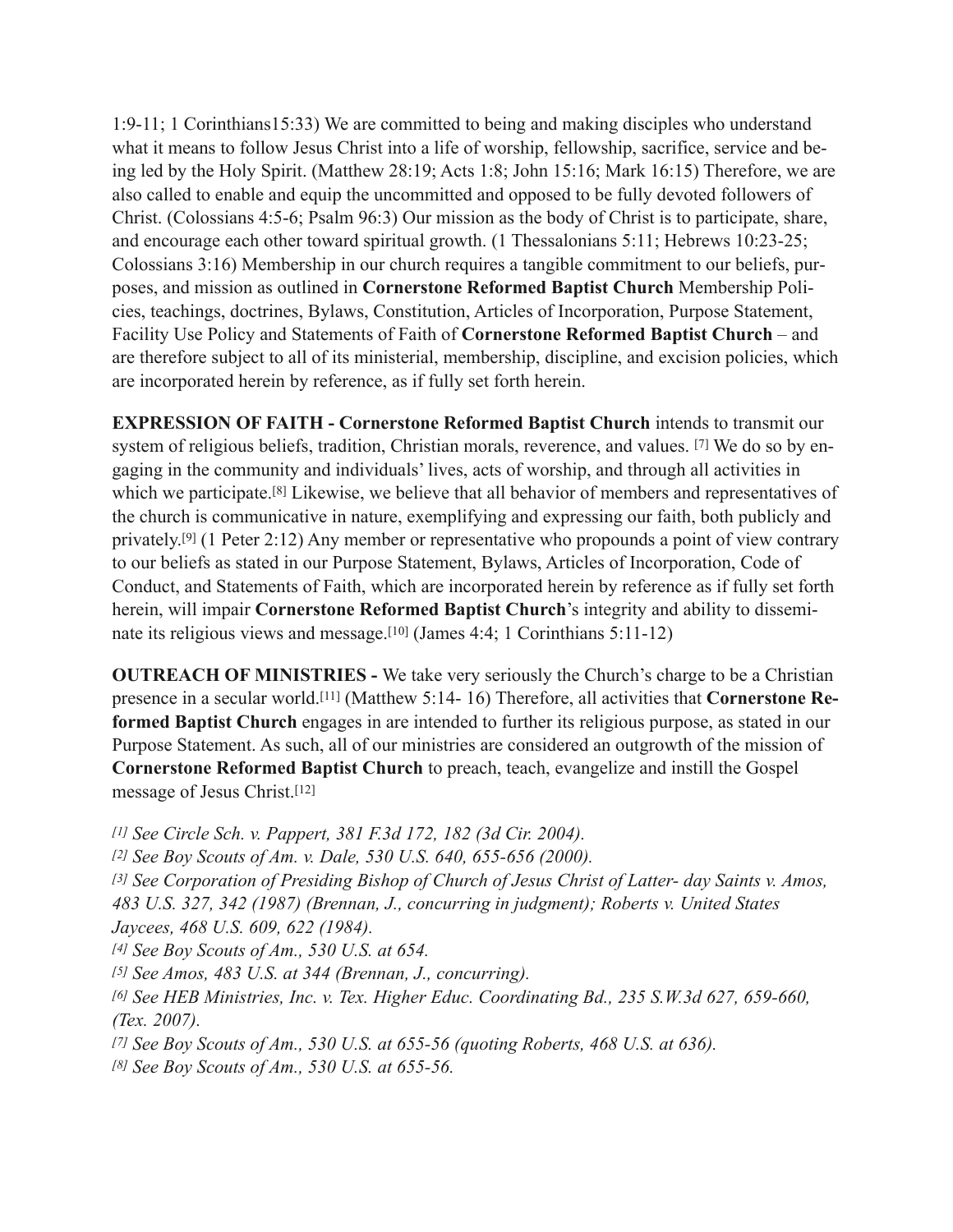*[9] See id. at 648; Spencer v. World Vision, Inc., 633 F.3d 723, 734 (9th Cir. 2011); Univ. of Great Falls v. NLRB, 278 F.3d 1335, 1343 (D.C. Cir. 2002); Universidad Cent. de Bayamon v. NLRB, 793 F.2d 383, 399-400 (1st Cir. 1985).* 

*[10] See Boy Scouts of Am., 530 U.S. at 643 (quoting Hurley v. Irish- American Gay, 515 U.S. 557, 576-577 (1995)).* 

*[11] See Little v. Wuerl, 929 F.2d 944, 945-46 (3d Cir. 1991).* 

*[12] See Hall v. Baptist Mem'l Health Care Corp., 215 F.3d 618, 622 (6th Cir. 2000); Cline v. Catholic Diocese, 206 F.3d 651, 655-56 (6th Cir. 1999).*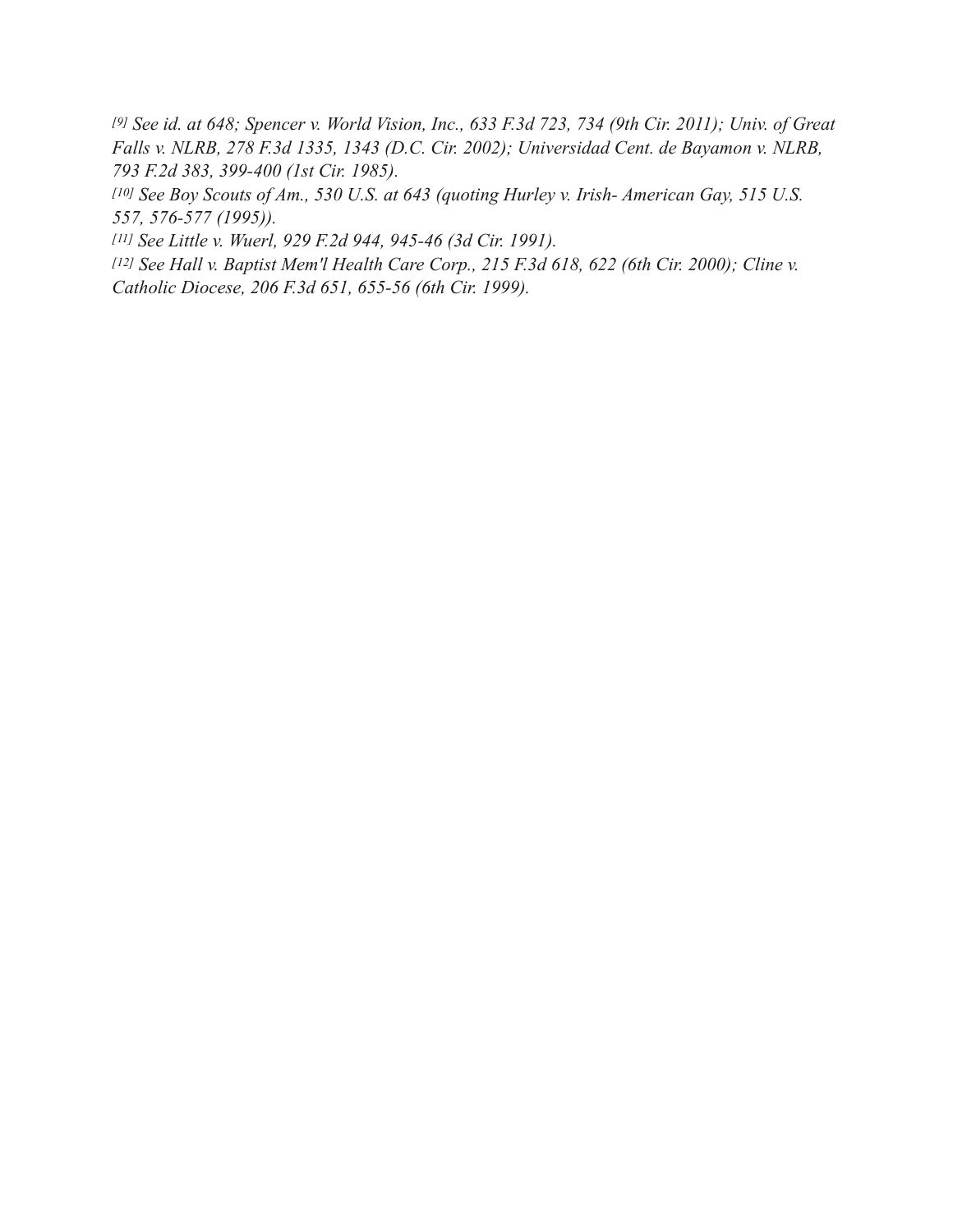### <span id="page-22-0"></span>**Appendix B: Facility Use Policy and Religious Activity**

All Cornerstone Reformed Baptist Church property and facilities (including furniture, fixtures, and equipment) are holy and set apart to worship God, regardless of the location of the facility. (Colossians 3:17) Cornerstone Reformed Baptist Church facilities are consecrated to our religious ministry and mission because they are a provision from God. Use of Cornerstone Reformed Baptist Church property shall be for the propagation of the Christian faith, for fellowship, witnessing, religious teaching, and charity. Therefore, all use and occupancy of Cornerstone Reformed Baptist Church property shall be limited to persons of our particular religion, the propagation of religion, or related religious purposes.

All activities on church property must cohere with the religious purpose of Cornerstone Reformed Baptist Church and further its Christian mission, whether the activity has an overt liturgical religious purpose (preaching, worship services, Bible instruction, communion, baptism) or a non-liturgical religious purpose (social service, mentorship, community service, benevolence, charity, schools). Cornerstone Reformed Baptist Church conducts all activities in order to advance or express its Christian mission, message and viewpoint. Church facility use shall be exclusively conditioned on whether the use promotes Cornerstone Reformed Baptist Church's mission, message and viewpoint, as all facility usage is an opportunity to glorify God. In addition, church property is exclusively reserved for persons and organizations who agree to abide by Cornerstone Reformed Baptist Church including any and all written organizational policies, governing documents, handbooks, or procedures, employment policies, Standards of Morals and Conduct, discipline, Statements of Faith, religious beliefs, Purpose Statement, Mission Statement, polity, and internal dispute resolution policy, which are incorporated herein by reference, as if fully set forth herein. Likewise, Cornerstone Reformed Baptist Church facilities are not generally open to the public and may not be used by persons or groups holding, advancing, or advocating beliefs that conflict with Cornerstone Reformed Baptist Church's faith or moral teachings – including but not limited to Cornerstone Reformed Baptist Church's Written Statements of Faith, which are incorporated herein by reference, as if fully set forth herein.

Any facilities that are made available to approved non-members for usage are meant to further Cornerstone Reformed Baptist Church's calling to minister to others, in the vein of charity and witnessing to our faith. For this reason, Cornerstone Reformed Baptist Church property cannot be used for purposes that contradict the church's beliefs, which would constitute a grave violation of the church's faith and religious practice, as well as degrade Cornerstone Reformed Baptist Church's religious integrity. (2 Corinthians 6:3; and 14; 1 Thessalonians 5:22)

### **OWNERSHIP / CONTROL**

Elders of Cornerstone Reformed Baptist Church possess the exclusive power to enforce conformity of belief. In regards to facility usage, Cornerstone Reformed Baptist Church seeks to avoid member confusion, formal or material cooperation with evil, and scandal by associating with any conduct that contradicts its religious beliefs. (1 Peter 2:12) Church property issues or disputes are directly related to religious doctrine and practice, as all facilities are utilized in a manner to advance or express Cornerstone Reformed Baptist Church's Christian mission, mes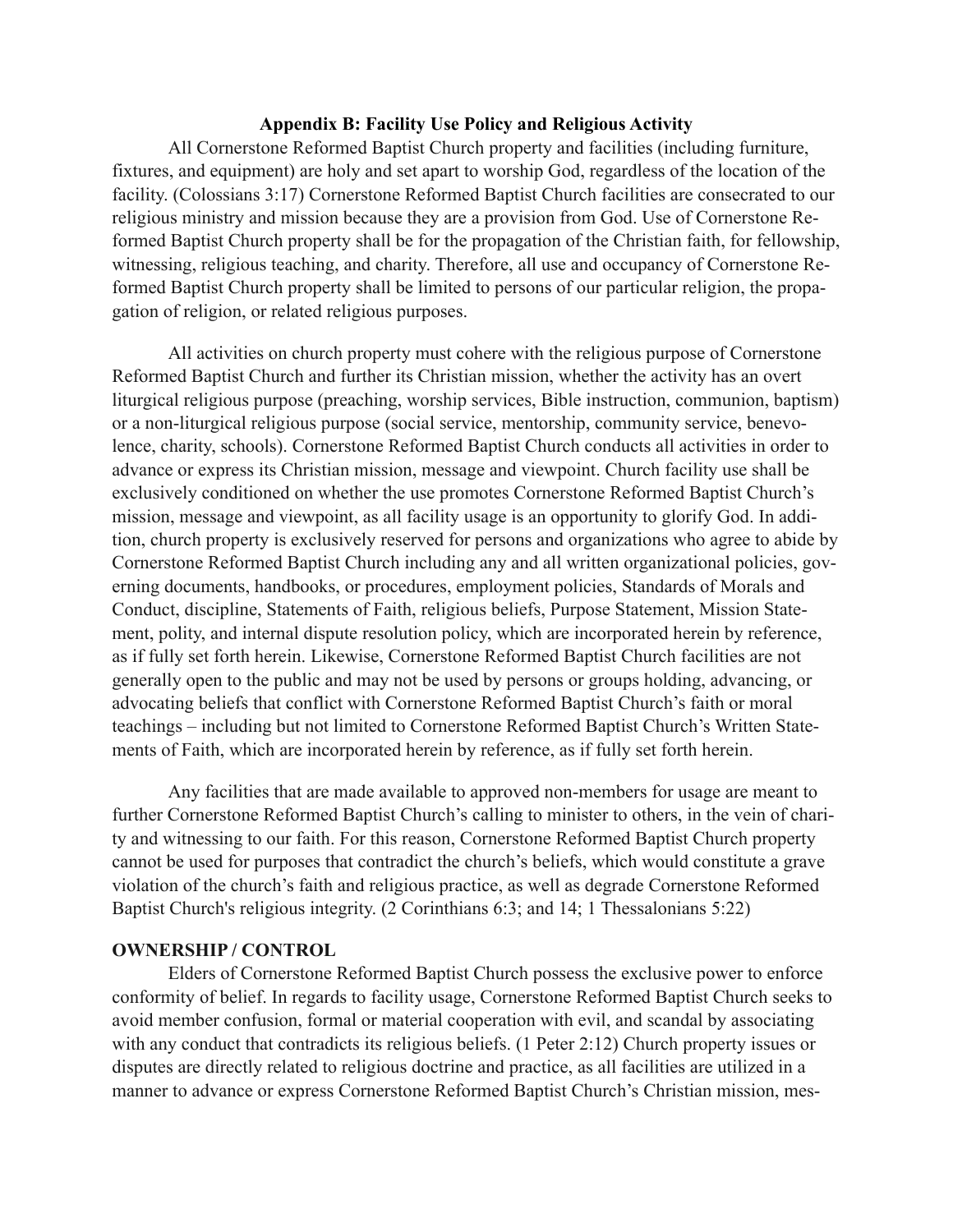sage, and viewpoint. (Colossians 3:17) In the event that church facility use departs in any way from Cornerstone Reformed Baptist Church's doctrine, mission, Written Statements of Faith, teaching or policies, Cornerstone Reformed Baptist Church's designated religious authority shall exclusively resolve any disputes. The Elders of Cornerstone Reformed Baptist Church alone may make inquiry into the religious law and usage of Cornerstone Reformed Baptist Church facilities and is therefore essential to the resolution of the controversy.

# **FACILITY USAGE FEE RATE**

Cornerstone Reformed Baptist Church is a not-for-profit corporation. Because the facility is exclusively utilized for religious and ministry purposes, it may be reserved for the below-market rate of \$75/hr. The fee is intended to be used for general maintenance and cleaning of church facilities.

# **GUIDELINES AND REQUIREMENTS**

Each individual, group, or organization utilizing Cornerstone Reformed Baptist Church facilities (including equipment and property) is required to abide by all church guidelines, requirements and use restrictions at all times. Each individual, group, or organization is required to sign Cornerstone Reformed Baptist Church's Facilities Usage Agreement.

Cornerstone Reformed Baptist Church incorporates by reference its Code of Conduct, as if fully set forth herein.

Cornerstone Reformed Baptist Church incorporates its Statement of Faith on Marriage, Sexuality, and Gender Identity, as if fully set forth herein.

Use of any controlled substances, including alcohol, tobacco products, and marijuana, is strictly prohibited on church property.

Church facilities are to be used with care and left in good, clear condition.

Licensee(s) or Invitee(s) reserving Cornerstone Reformed Baptist Church facilities or property must confine said usage to pre-approved areas of the church property, as provided for in their Facility Usage Agreement.

Any events involving children and youth require adequate adult supervision, provided by the reserving licensee(s) or invitee(s).

Cornerstone Reformed Baptist Church reserves the right to coordinate and schedule alternative activities and events in other church facilities.

Cornerstone Reformed Baptist Church reserves the right to accept or deny any applicants who seek to utilize or reserve Cornerstone Reformed Baptist Church facilities. Permission that is granted to licensee(s) or invitee(s) to utilize Cornerstone Reformed Baptist Church facilities or property shall not be transferred or passed to any alternative individual, group, or organization without the permission of Cornerstone Reformed Baptist Church.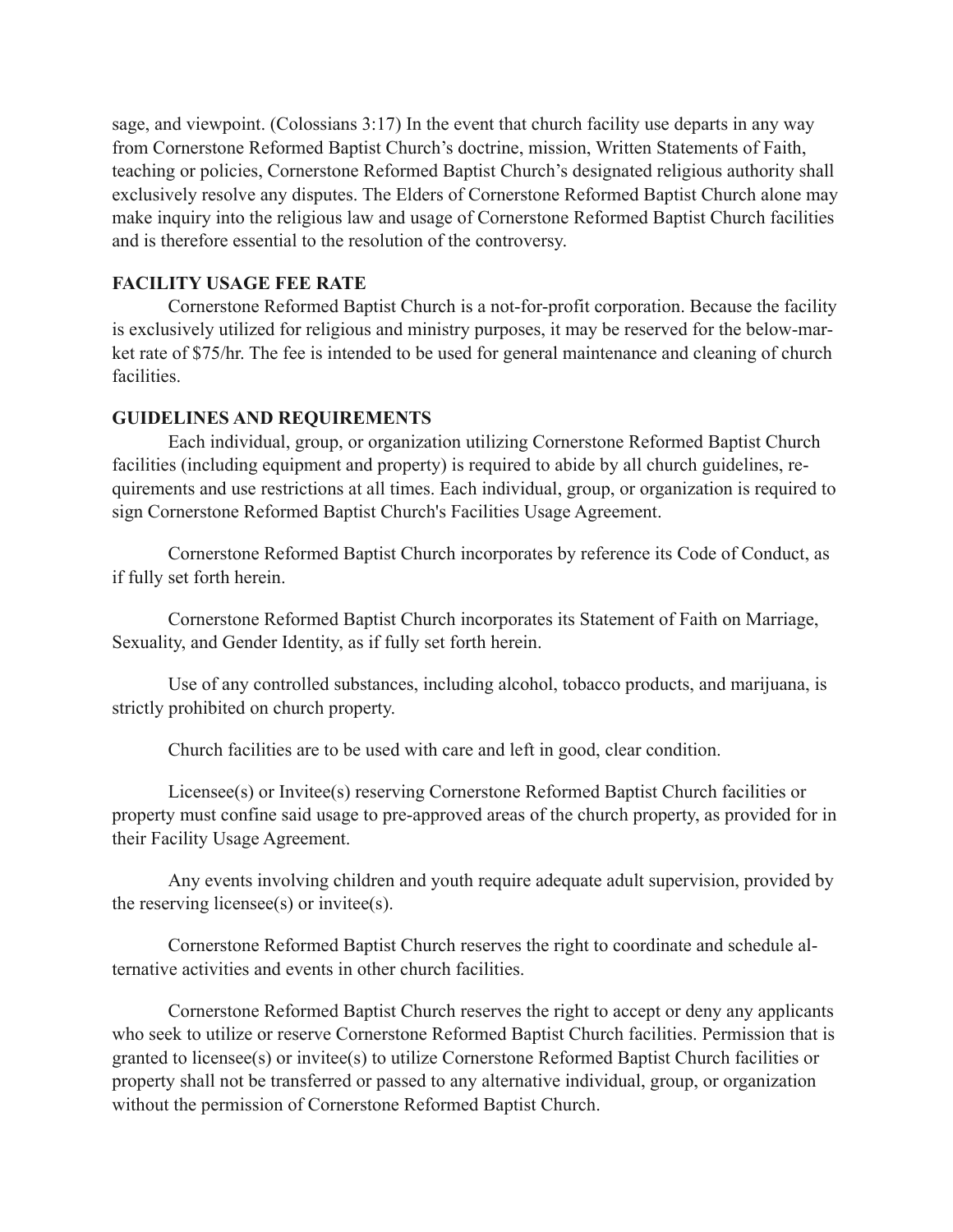# **INSURANCE AND INDEMNITY**

Non-member facility users will be required to provide their own general liability insurance coverage with a combined single limit of not less than \$100,000.00 naming Cornerstone Reformed Baptist Church as an additional insured. Any and all damage occurring to Cornerstone Reformed Baptist Church facilities as a result of their use or reservation, shall be repaired and replaced by the licensee(s) or invitee(s), at a cost determined by Church Elders or their designee.

All who reserve Cornerstone Reformed Baptist Church property or facilities for use agree to release, protect, defend, indemnify and hold harmless Cornerstone Reformed Baptist Church and its trustees, officers, employees, members and other representatives from and against any and all claims, liabilities, losses, damages, actions, costs and expenses (including, without limitation, reasonable attorney's fees and other legal costs) directly or indirectly arising out of their use of any Cornerstone Reformed Baptist Church facilities.

# **APPLICATION**

All of our members, employees, and volunteers must affirm and adhere to this Facility Use Policy and church policies referenced therein to qualify for involvement with the ministry. This is necessary to accomplish our religious mission, goals and purpose. Any non-members who wish to utilize Cornerstone Reformed Baptist Church's facilities must acknowledge receipt and review of this Facility

Use Policy. Further, non-members must agree to conduct themselves and their event, as well as utilize church facilities, in a manner consistent with Cornerstone Reformed Baptist Church's purpose, ministry, Written Statements of Faith and policies, as set forth herein.

# **FACILITY USAGE AGREEMENT**

| Address:                                           |                                                                  |
|----------------------------------------------------|------------------------------------------------------------------|
| Telephone Number(s):                               |                                                                  |
| <b>Contact Person:</b>                             | $E-$                                                             |
|                                                    |                                                                  |
|                                                    |                                                                  |
|                                                    |                                                                  |
| Description of Licensee(s) or Invitee(s) Ministry: |                                                                  |
|                                                    |                                                                  |
|                                                    | Nature of                                                        |
|                                                    |                                                                  |
|                                                    |                                                                  |
|                                                    | $Date(s)$ and time(s) of event:<br>Facility/Room being reserved: |

*I have received, reviewed and agree to adhere to all* Cornerstone Reformed Baptist Church*'s policies, including but not limited to the Statement of Faith on Marriage, Sexuality, and Gender*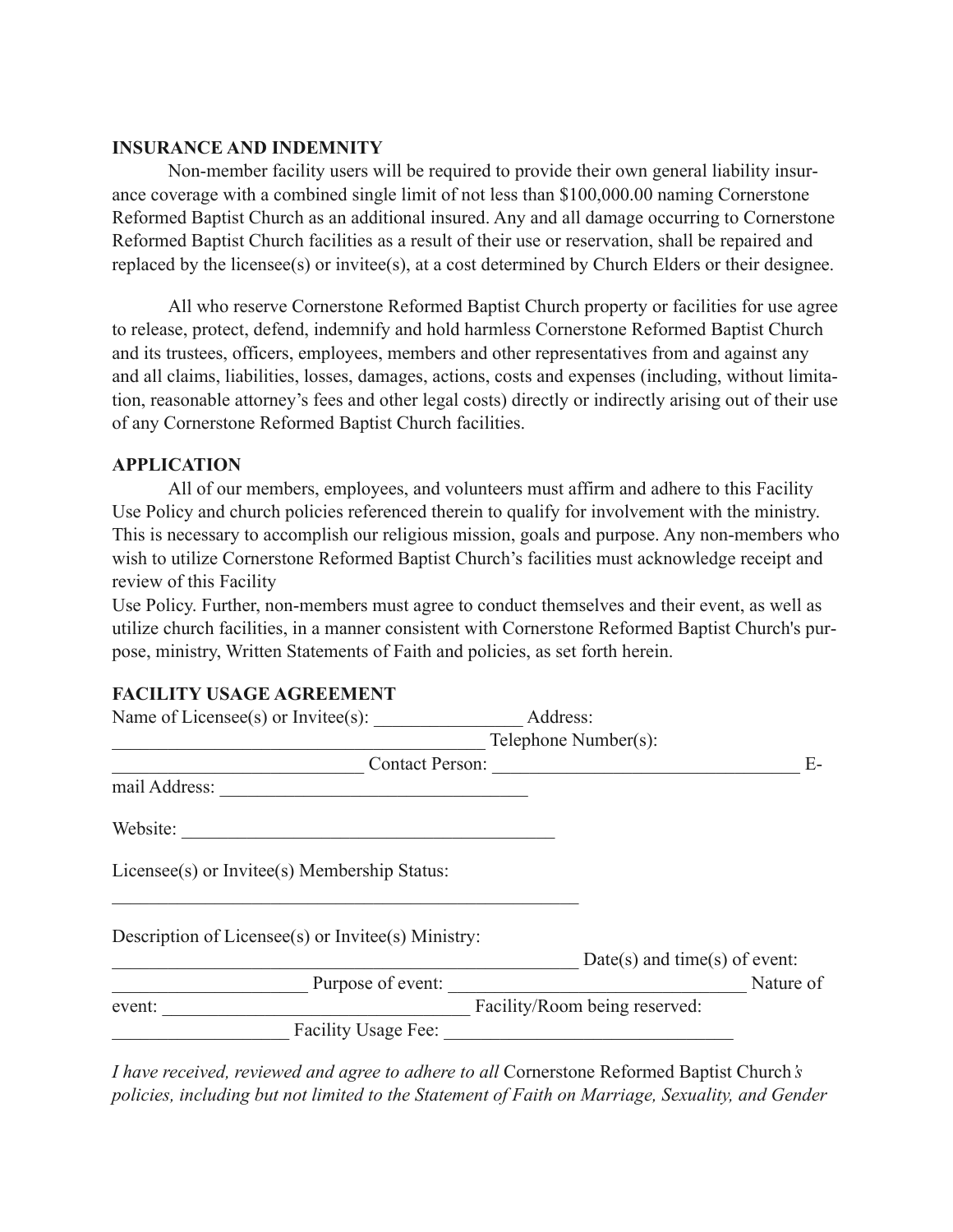*Identity, Bylaws, Standards of Morals and Conduct, and Statement of Religious Authority. I have read and fully understand the Facility Use Policy and the Facility Use Agreement and hereby expressly agree to adhere to all guidelines, requirements, restrictions and other provisions set forth therein.* 

*I request to use the church facilities for the express purpose indicated above, and will utilize said facilities in a manner consistent with these stated purposes. To the best of my knowledge, I am not aware that the reserving individual, group, or organization holds, advances, or advocates beliefs that conflict with the church's faith or moral teachings.* 

*It is agreed and understood that this contract shall remain in force only for the term in which I comply with* Cornerstone Reformed Baptist Church *policies, as set forth herein, and as long thereafter as I comply. I understand that all facilities privileges automatically terminate* 

*if I engage in any conduct or avocation of conduct that stands in contradiction to Cornerstone* Reformed Baptist Church*'s stated beliefs, policies, and mission as set forth* 

*herein. I agree to notify* Cornerstone Reformed Baptist Church *authority immediately upon the knowledge that church facilities or properties are being utilized in a manner inconsistent with church policies. I submit to the designated authority of* Cornerstone Reformed Baptist Church *to resolve any disputes relating to church property or facility use.* 

|                                                  | $Invitee(s)/Lieensee$ Signature(s) |
|--------------------------------------------------|------------------------------------|
|                                                  | Title                              |
|                                                  | Date                               |
| Approved by Cornerstone Reformed Baptist Church: |                                    |
|                                                  | Sigmaer(s)                         |
|                                                  | Title                              |
|                                                  | Date                               |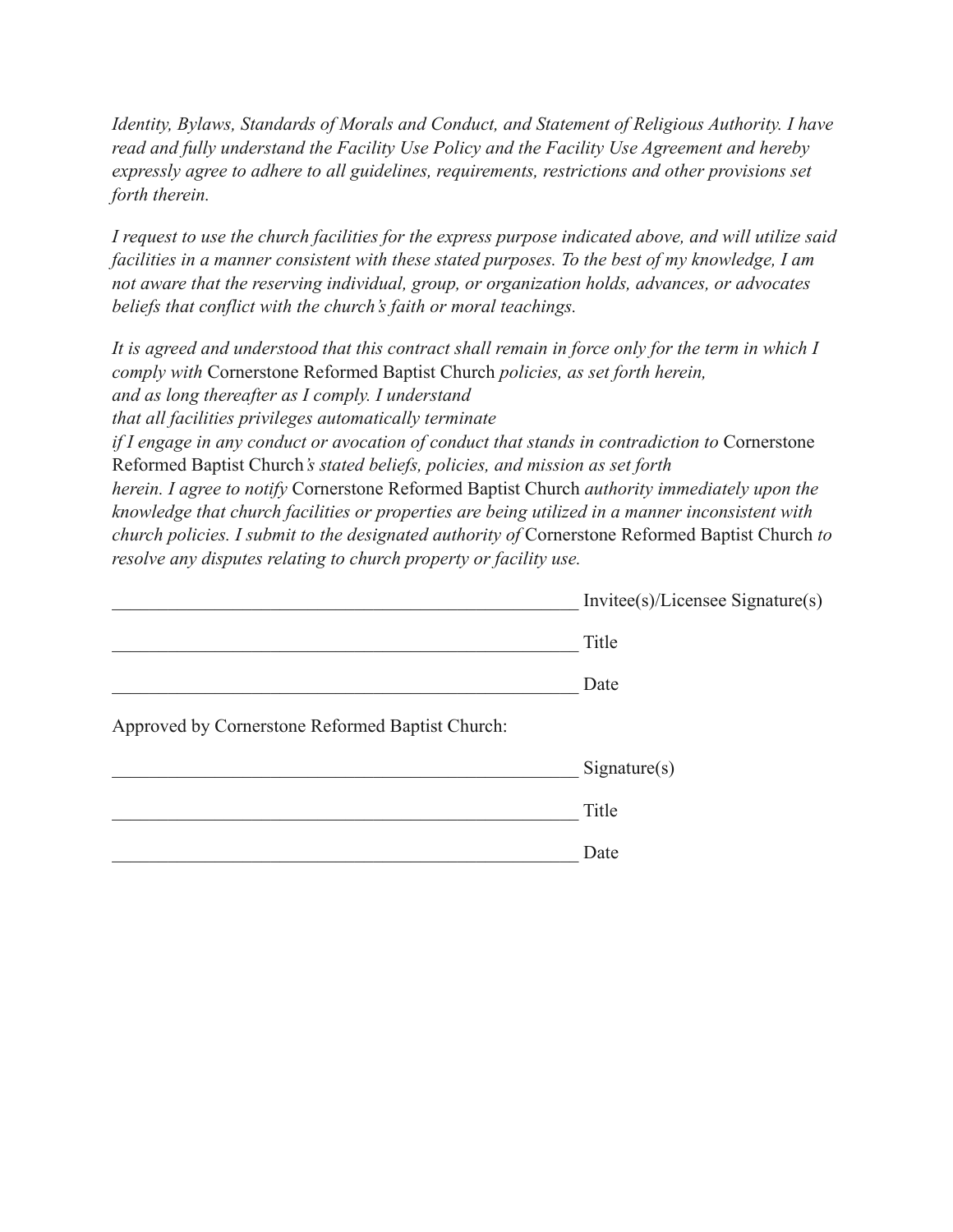### <span id="page-26-0"></span>**Appendix C: Statement of Faith**

 The Elders of Cornerstone Reformed Baptist Church affirm both the inerrancy and sufficiency of the Holy Bible that is the Word of God. We affirm the Five Solas of the Reformation and the historic Christian Creeds including the Apostles Creed, Nicene Creed, Athanasian Creed and Chalcedonian Creed. We consider these invaluable for equipping the saints and teaching the Essential Doctrines of the Christian Faith as revealed in Holy Scriptures that are our only standard and authority, and rule of faith. The Holy Bible is the inspired Word of God and is the basis for any statement of faith.

### <span id="page-26-1"></span>1689 Baptist Confession of Faith

 Cornerstone Reformed Baptist Church subscribes to the 1689 Baptist Confession of Faith. For brevity a weblink link to that document in modern English is provided here: [https://](https://founders.org/library/1689-confession/) [founders.org/library/1689-confession/](https://founders.org/library/1689-confession/). At times, when necessary, the Elders will provide articles on specific issues as needed for clearer or deeper study. These 'articles' or "Elder's Statement of Faith" are regulated by Scripture as illustrated by the 1689 Confession. It is the Word of God alone that governs the church, her worship, polity and all things therein and as such, the doctrines of God and His redemptive narrative. Therefore, the essence of all that scripture teaches as essential is found in our confession as expressly and certainly clarified as to avoid indifference or confusion about matters of the Christian faith.

 Our distinctiveness are found in our foundational beliefs that were revived during the time of the Reformation. As such, we hold the five pillars of the reformation and build our theology, focus on scripture and preaching from this perspective.

# <span id="page-26-2"></span>The Five Solas of the Reformation

#### **Scripture Alone**

 That Scripture alone (the 39 books of the OT and the 27 books of the NT) is the sole rule and standard for faith and practice before God. (Luke 16:29, 31; 24:27, 44; 2 Tim. 3:15-16; John 5:46-47)

## **Grace Alone**

 That by God's good pleasure alone, some men are saved to the praise of Christ's glorious grace; others are left in their sin to their just condemnation, to the praise of His glorious justice. (1 Tim. 5:21; Matt. 25:34; Eph. 1:5-6; Rom. 9:22-23; Jude 1:4)

#### **Faith Alone**

 That grace of faith where people are enabled to believe to the saving of their souls, is the work of the Spirit of Christ in their hearts, and is ordinarily worked by the ministry of the preached Word. (2 Cor. 4:13; Eph. 2:8; Rom. 10:14, 17; Luke 17:5; 1 Peter 2:2; Acts 20:32)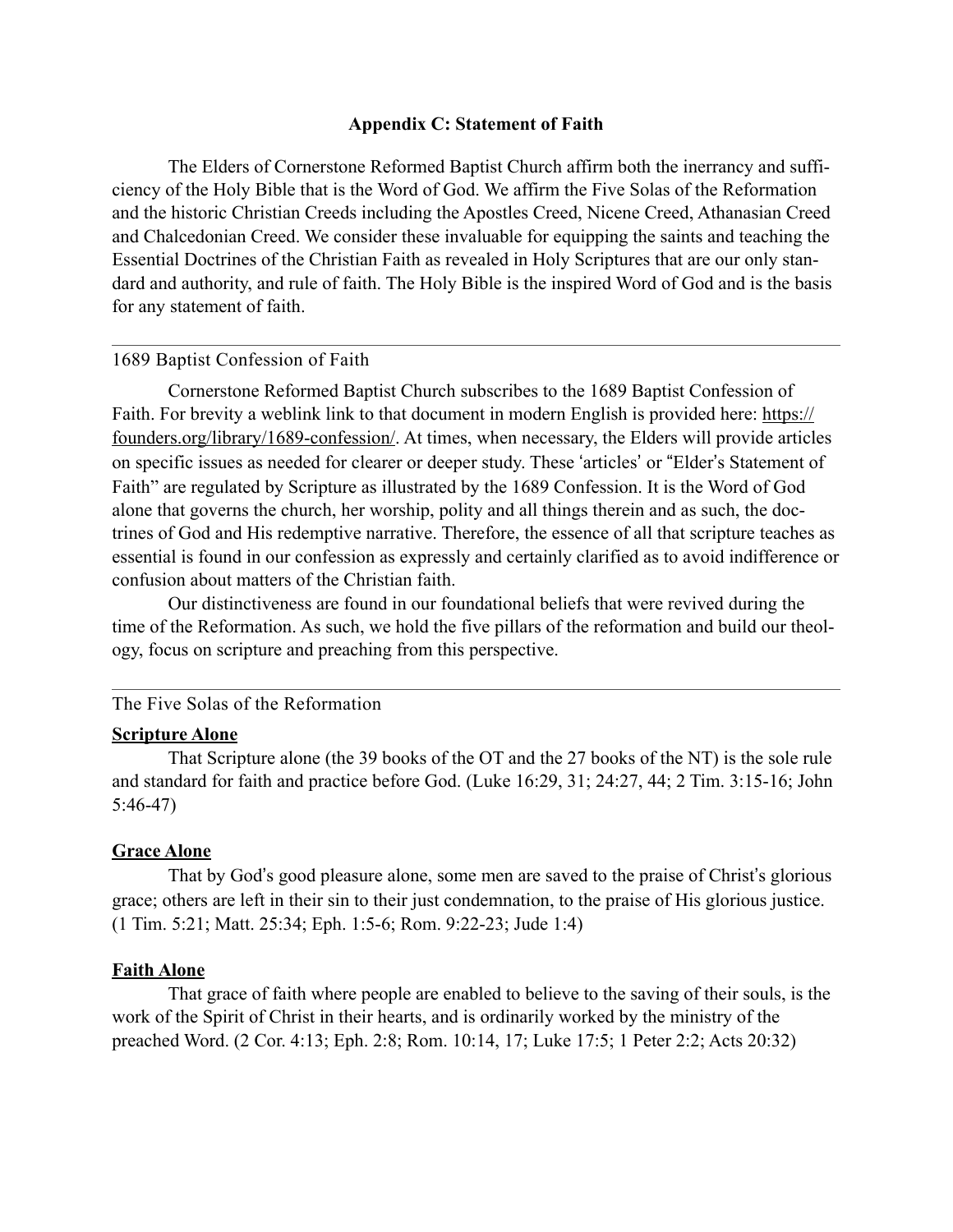# **Christ Alone**

 That Jesus Christ is the only mediator between God and man. (Isa. 42:1; 1 Peter 1:19-20; Acts 3:22; Heb. 5:5-6; Psa. 2:6; Luke 1:33; Eph. 1:22-23; Heb. 1:2; Acts 17:31; Isa. 53:10; John 17:6; Rom. 8:30)

# **Glory of God Alone**

 Knowing that man's chief and highest end is to glorify God, and fully to enjoy him forever, all holy duties Christians accomplish are exercised for God's glory, by which He may pursue His own glory in us to the uttermost. (Rom. 11:36; 1 Cor. 10:31; Psa. 73:24-28)

# <span id="page-27-0"></span>Marriage and Human Sexuality

# **Preamble**

We believe that all matters of faith and conduct must be evaluated on the basis of Holy Scripture, which is our infallible guide. (2 Timothy 3:16–17) Since the Holy Bible does speak to the nature of human beings and their sexuality, it is imperative that we correctly understand and articulate what the Bible teaches on these matters.

We are committed to the home and family as set forth in Holy Scripture. We believe God has ordained and created marriage to exist between one man and one woman, with absolute marital fidelity. The Bible sets forth specific home and family values, which include the distinct roles of husbands and wives, fathers and mothers, and children. It is our firm conviction that we uphold the dignity of each individual as we embrace the unchanging and longstanding principles of scriptural truth.

# **Religious Beliefs**

Based on Holy Scripture and the constant moral teaching of the universal Church, we believe:

**Marriage — Cornerstone Reformed Baptist Church** defines marriage as the permanent, exclusive, comprehensive, and conjugal "one flesh" union of one man and one woman, intrinsically ordered to procreation

and biological family, and in furtherance of the moral, spiritual, and public good of binding father, mother, and child. (Genesis 1:27-28, Genesis 2:18-24, Matthew 19:4-9, Mark 10:5-9, Ephesians 5:31-33)

**Sexual Immorality — Cornerstone Reformed Baptist Church** believes that sexual acts outside marriage are prohibited as sinful. Consequently, **Cornerstone Reformed Baptist Church**  members must resist and refrain from any and all sexual acts outside marriage — including but not limited to adultery, fornication, incest, zoophilia, pornography, prostitution, masturbation, voyeurism, pedophilia, exhibitionism, sodomy, polygamy, polyamory, sologamy, or same-sex sexual acts. (Exodus 20:14, Leviticus 18:7-23, Leviticus 20:10-21, Deuteronomy 5:18, Matthew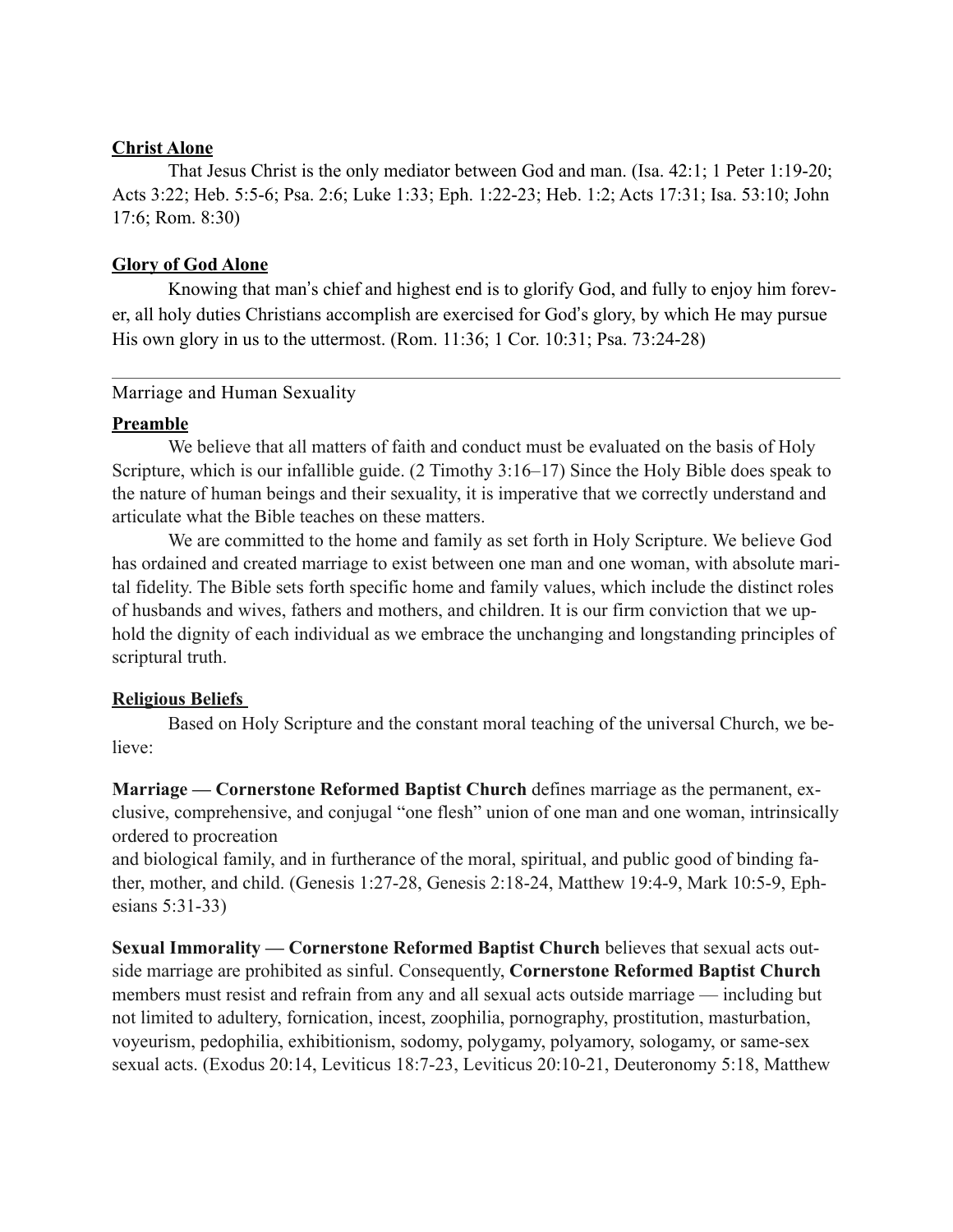15:19, Matthew 5:27-28, Romans 1:26-27, 1 Corinthians 6:9-13, 1 Thessalonians 4:3, Hebrews 13:4, Galatians 5:19, Ephesians 4:17-19, Colossians 3:5)

**Sexual Identity — Cornerstone Reformed Baptist Church** believes that God created mankind in His image: male (man) and female (woman), sexually different but with equal personal dignity. Consequently, **Cornerstone Reformed Baptist Church** members must affirm their biological sex and refrain from any and all attempts to physically change, alter, or disagree with their predominant biological sex — including but not limited to elective sex-reassignment, transvestite, transgender, or non-binary "genderqueer" acts or conduct. (Genesis 1:26-28, Romans 1:26-32, 1 Corinthians 6:9-11)

**Sexual Orientation — Cornerstone Reformed Baptist Church** believes that God created and ordered human sexuality

to the permanent, exclusive, comprehensive, and conjugal "one flesh" union of man and woman, intrinsically ordered to procreation and biological family, and in furtherance of the moral, spiritual, and public good of binding father, mother, and child. Consequently, **Cornerstone Reformed Baptist Church** members must affirm the sexual complementarity of man and woman and resist any and all same-sex sexual attractions and refrain from any and all same-sex sexual acts or conduct, which are intrinsically disordered. (Genesis 1:27, Genesis 2:24, Matthew 19:4-6, Mark 10:5-9, Romans 1:26-27, 1 Corinthians 6:9-11, Ephesians 5:25-27, Revelation 19:7-9, Revelation 21:2)

**Sexual Redemption — Cornerstone Reformed Baptist Church** believes that all have sinned and fall short of the glory

of God and should seek redemption through confession, repentance, baptism, and faith in Jesus Christ. Consequently, **Cornerstone Reformed Baptist Church** members must welcome and treat with respect, compassion, and sensitivity all who experience same-sex attractions or confess sexually immoral acts but are committed to resisting sexual temptation, refraining from sexual immorality, and conforming their behavior to **Cornerstone Reformed Baptist Church** Statement of Faith. (Matthew 11:28-30, Romans 3:23, Ephesians 2:1-10, 1 Corinthians 10:13, Hebrews 2:17-18, Hebrews 4:14-16)

**Celibacy — Cornerstone Reformed Baptist Church** believes that Holy Scripture grants two life-enhancing options for human sexual behavior: (1) the conjugal "one flesh" marital union of one man and one woman, and (2) celibacy. Either is a gift from God, given as He wills for His glory and the good of those who receive and rejoice in His gift to them. Celibacy and faithful singleness is to be celebrated and affirmed within **Cornerstone Reformed Baptist Church**. (Genesis 1:27-28; 2:18, 21-24; Matthew 19:4-6; Mark 10:5-8; Hebrews 13:4; 1 Corinthians 7:1-8; Matthew 19:12; 1 Corinthians 12:12-13; Romans 12:10; 1 Timothy 5:1-2)

# **Holy Scripture: Marriage and Human Sexuality**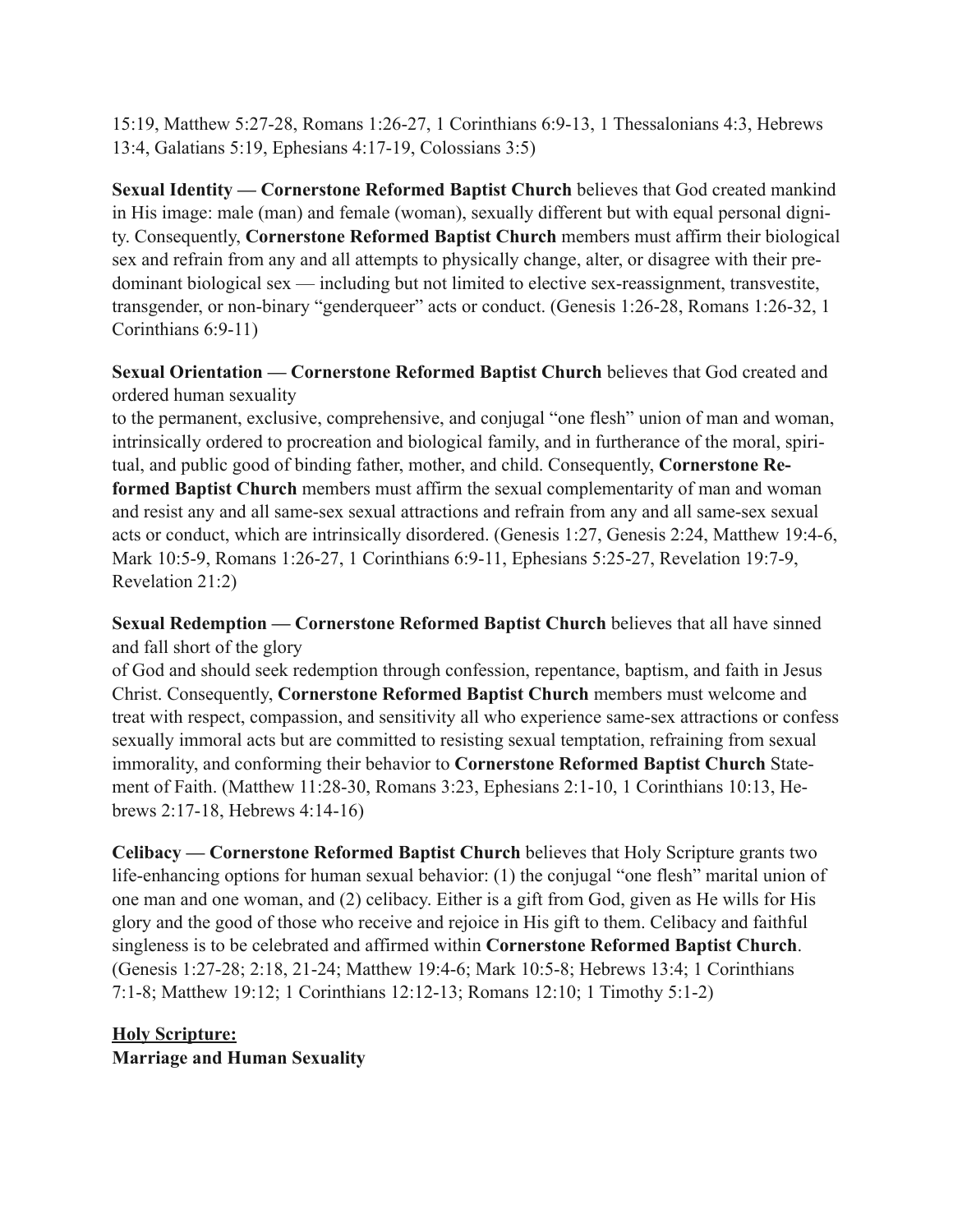Genesis 1:26-28; Genesis 2:18-24; Genesis 19:5-10; Exodus 20:14; Leviticus 18:7-23; Leviticus 20:10-21; Deuteronomy 5:18; Judges 19:22-24; Matthew 5:27-28; Matthew 15:19; Matthew 19:4-9; Mark 10:5-9; Romans 1:26-27; 1 Corinthians 6:9-13; 1 Corinthians 5:11; Galatians 5:19; Ephesians 4:17-19; Ephesians 5:25-27; Ephesians 5:31; Colossians 3:5; 1 Thessalonians 4:3; Hebrews 13:4; 1 Timothy 1:8-10; Jude 1:7; Revelation 19:7-9; Revelation 21:2

### **Pastoral Care**

Matthew 11:28-30; Romans 3:23; Ephesians 2:1-10; 1 Corinthians 10:13; Hebrews 2:17-18; Hebrews 4:14-16

### **Application**

All of our members, employees, and volunteers must affirm and adhere to this Doctrinal and Religious Absolute statement on marriage and human sexuality to qualify for involvement with the ministry. This is necessary to accomplish our religious mission, goals and purpose. Behavior or counter-witnessing that does otherwise will impede and burden our integrity and religious mission. We believe that God's grace can wipe the slate of guilt and sin, though the consequences are still incurred.

### **Authority**

The Bible is the inspired, infallible, and fully sufficient Word of God, acting as the source of authority over morality, our beliefs, Christian lifestyle and conduct. Elders of this church are charged with the ministerial responsibility of Biblical interpretation and promulgating religious policy. Elders of this church will determine life application as well as final matters relating to church theology, philosophy, Christian practice, faith, divine truth, morality, and theological and doctrinal resolutions.

#### <span id="page-29-0"></span>**Abortion**

### **Preamble**

We believe that all matters of faith and conduct must be evaluated on the basis of Holy Scripture, which is our inspired, infallible, inerrant, and sufficient guide. (2 Timothy 3:16–17) Because Holy Scripture speaks to creation and human life, it is imperative that we correctly understand, articulate, and abide by what Holy Scripture teaches on this matter.

We believe that God has created mankind in His image (Imago Dei) and that human life begins at fertilization. God, in his infinite sovereignty, uniquely formed human beings and gave them a special dignity, personal freedom, and individual accountability among all the works of creation. Human beings have been made for relationship with God and to be good and faithful stewards of creation. God created each person's inmost being, knitting each person together in his mother's womb. (Psalm 139:13) As God's individualized and personal creation, each person is fearfully and wonderfully made. (Psalm 139:14) God has ordained all the days of each person's life before he came to be. (Psalm 139:16)

### **Religious Beliefs**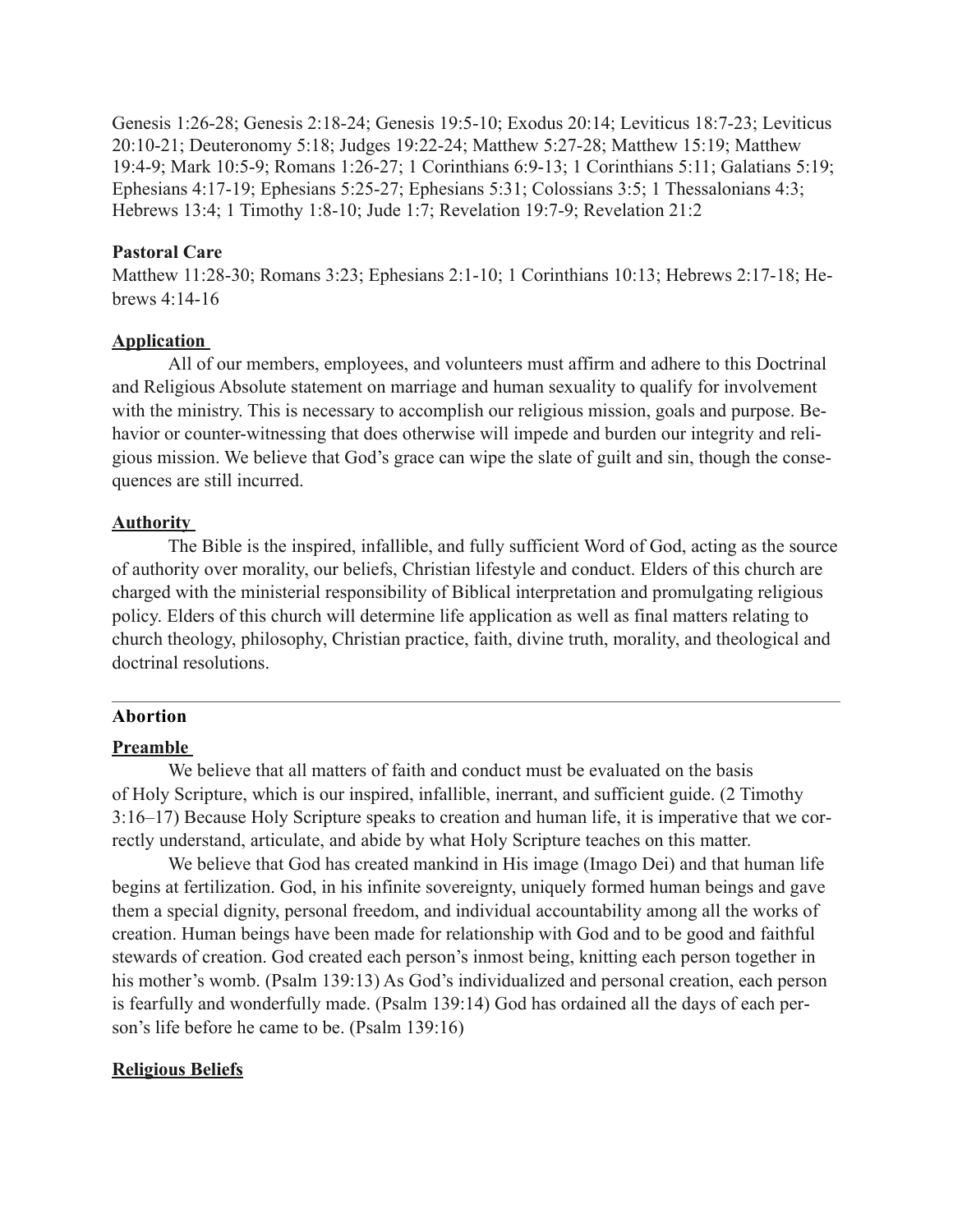Based on Holy Scripture and the constant moral teaching of the universal Church, we believe:

From the moment of fertilization until natural death, every human life is sacred because every human life has been created by God, in His image and likeness.

From the moment of fertilization, every human life must be recognized, respected, and protected as having the rights of a person and the inviolable right to life.

The right to life and physical integrity of every unborn human life is inviolable —it is not a concession made by society or the state, but is instead inherent to the unborn human life by virtue of its creation in the image of God.

Because human life begins at the moment of fertilization, it is against our religious and moral conviction to formally or materially cooperate in the termination of unborn human life.

We are strongly committed to the preservation and defense of unborn human life, which compels our religious, moral, and ethical duty to defend unborn human life from destruction, whether by surgical abortion or use of drugs, devices, or services that have the intent, design, effect, or risk of terminating unborn human life or preventing its implantation and growth post-fertilization.

The Church and all her ministers and ministries should publicly witness to society and to the state regarding the intrinsic, inherent, and inviolable dignity of all human life, from fertilization to natural death.

### **Holy Scripture**

In standing against abortion, this church incorporates by reference the following Holy Scriptures, which are cited in the statements, resolutions, commentaries, or doctrines of Christian denominations that are expressly and vocally opposed to abortion: Lutheran Church— Missouri Synod, Presbyterian Church in America, Roman Catholic Church, and Southern Baptist Convention.

Genesis 1:26-27; Genesis 25:21-22; Exodus 20:13; Psalm 22:9-10; Psalm 139:13-16; Isaiah 44:1-2; Isaiah 49:5; Job 10:8-12; Jeremiah 1:4-5 Luke 1:39-45

### **Early Church Fathers' Statements on Sanctity of Human Life**

"Thus, you read the word of God, spoken to Jeremiah: 'Before I formed thee in the womb, I knew thee.' If God forms us in the womb, He also breathes on us as He did in the beginning: 'And God formed man and breathed into him the breath of life.' Nor could God have known man in the womb unless he were a whole man. 'And before thou camest forth from the womb, I sanctified thee.' Was it, then, a dead body at that stage? Surely it was not, for "God is the God of the living and not the dead."

*—Tertullian, De Anima*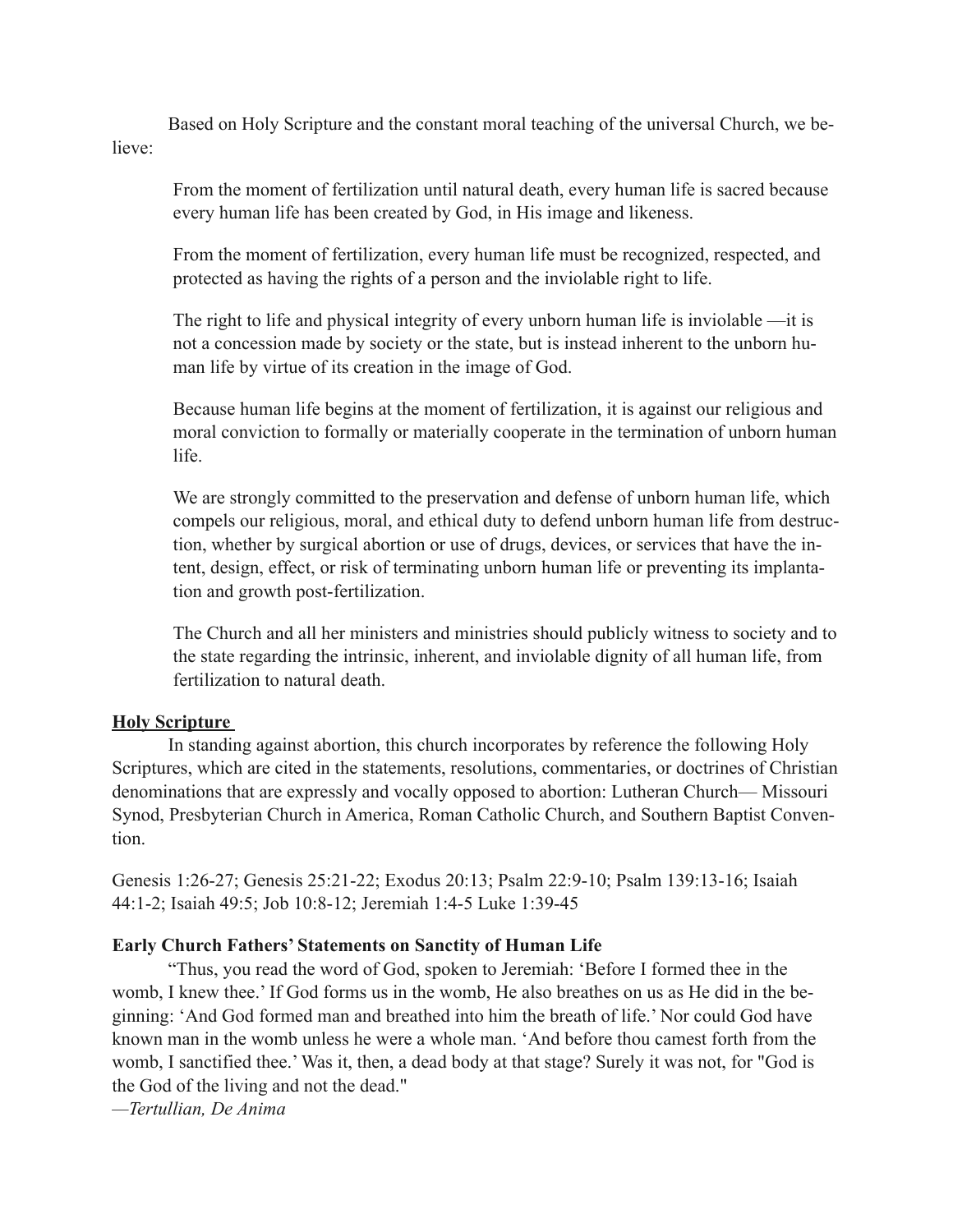"It is not permissible for us to destroy the seed by means of illicit manslaughter once it has been conceived in the womb, so long as blood remains in the person." *—Tertullian, Apologia* 

"Why sow where the ground makes it its care to destroy the fruit? Where there are many efforts at abortion? Where there is murder before the birth.... Why then dost thou abuse the gift of God, and fight with His laws, and follow after what is a curse as if a blessing, and make the chamber of procreation a chamber for murder, and arm the woman that was given for childbearing unto slaughter?"

### *—John Chrysostom, Homily 24*

"[T]his lustful cruelty, or if you please, cruel lust, resorts to such extravagant methods as to use poisonous drugs to secure barrenness; or else, if unsuccessful in this, to destroy the conceived seed by some means previous to birth, preferring that its offspring should rather perish than receive vitality; or if it was advancing to life within the womb, should be slain before it was born."

# *—Augustine, De Nube et Concupiscentia*

 "Therefore brothers, you see how perverse they are and hastening wickedness, who are immature, they seek abortion of the conception before the birth; they are those who tell us, 'I do not see that which you say must be believed.'"

*—Augustine, Sermon 126* 

"Thou shalt not slay the child by procuring abortion; nor, again, shalt thou destroy it after it is born."

*—Barnabas, Letter*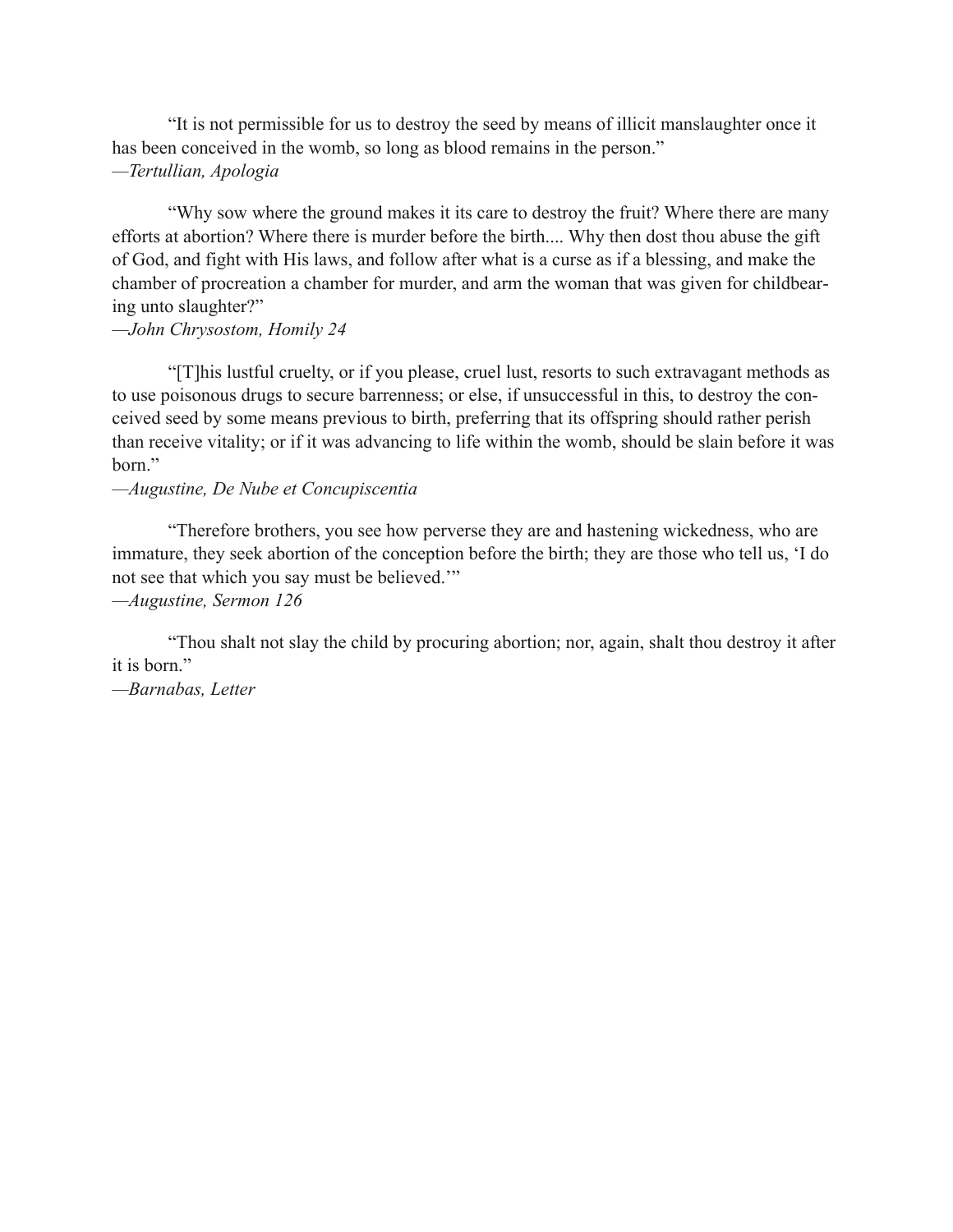### <span id="page-32-0"></span>**Appendix D: Member Covenant**

 Having, as we trust, been brought by divine grace believe in the Lord Jesus Christ for our salvation, having been brought to repentance of our sins, we are called to give up ourselves to him, and having been baptized upon our profession of faith, in the name of the Father and of the Son and the Holy Spirit, we do now, relying on His gracious aid, solemnly and joyfully renew our covenant with each other.

 We agree to submit to the teaching of Scripture as expressed in the Statement of Faith. Should we find any disagreement with any part of the statement of faith we will seek the counsel of our elder(s) and will not openly teach against or disparage in any way the Cornerstone Reformed Baptist Church Statement of faith.

We will work and pray for the unity of the Spirit in the bond of peace.

We will walk together in brotherly love, as becomes the members of a Christian Church, exercise an affectionate care and watchfulness over each other and faithfully admonish and entreat one another as occasion may require.

 We will not forsake the assembling of ourselves together, nor neglect to pray for ourselves and others.

We will endeavor to bring up such as may at any time be under our care, in the nurture and admonition of the Lord, and by a pure and loving example to seek the salvation of our family and friends.

 We will rejoice at each others' happiness and endeavor with tenderness and sympathy to bear each other's burdens and sorrows.

 We will seek, by Divine aid, to live carefully in the world, and by God's grace and power we will deny ungodliness and worldly lusts, remembering that, as we have been voluntarily buried by baptism and raised again from the symbolic grave, so there is on us a special obligation now to lead a new life in Christ where we present our entire being daily unto the Lord. Given such a great salvation in Christ, this is our great joy and duty to submit to Christ acknowledging that is is God who calls us to submission and it is God who transforms our very being to be conformed to His Son's image.

 We will work together for the continuance of a faithful evangelical ministry in this church, as we sustain its worship, ordinances, discipline, and doctrines. We will contribute cheerfully and regularly to the support of the ministry, the expenses of the church, the relief of the poor, and the spread of the Gospel through all nations.

 We will, when we move from this place, as soon as possible, unite with some other church where we can carry out the spirit of this covenant and the principles of God's Word.